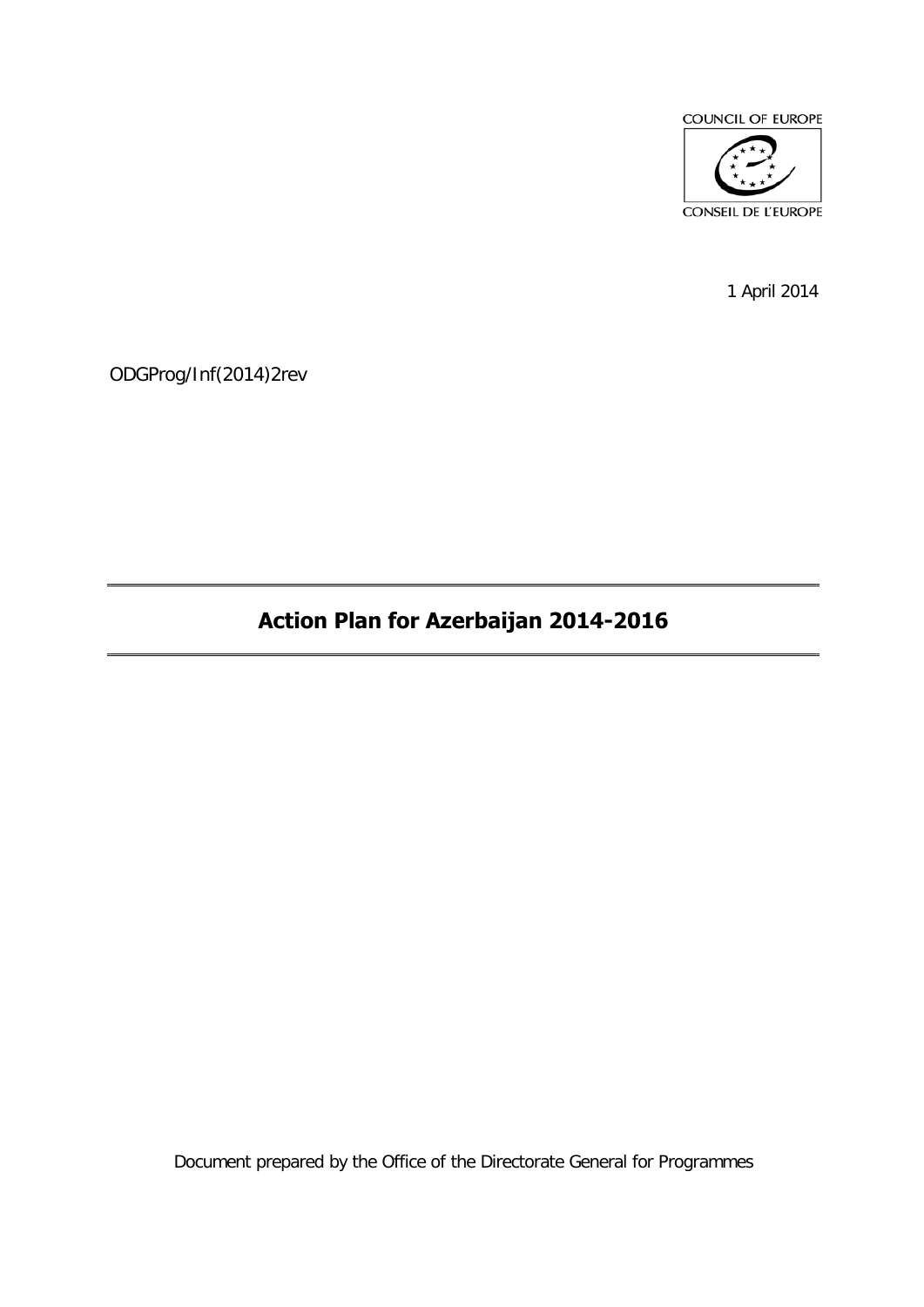## **Table of contents**

| 2.1 |                                                                                    |
|-----|------------------------------------------------------------------------------------|
| 2.2 | Strengthening the regulatory framework and operational capacities for the          |
| 2.3 |                                                                                    |
|     |                                                                                    |
|     | 4. Free and fair elections, functioning of political parties 14                    |
|     | 5. Penitentiary System, pre-trial and administrative detention 15                  |
| 5.1 | Fight against ill-treatment and impunity in detention, provision of health care.15 |
| 5.2 |                                                                                    |
| 5.3 |                                                                                    |
|     |                                                                                    |
| 6.1 | Independence, efficiency, transparency and fairness of the judicial system  19     |
| 6.2 | Application of the European Convention on Human Rights and                         |
|     |                                                                                    |
|     | 8. Investigation into, prosecution of, and co-operation against cybercrime25       |
|     |                                                                                    |
| 9.1 |                                                                                    |
| 9.2 |                                                                                    |
|     | 28                                                                                 |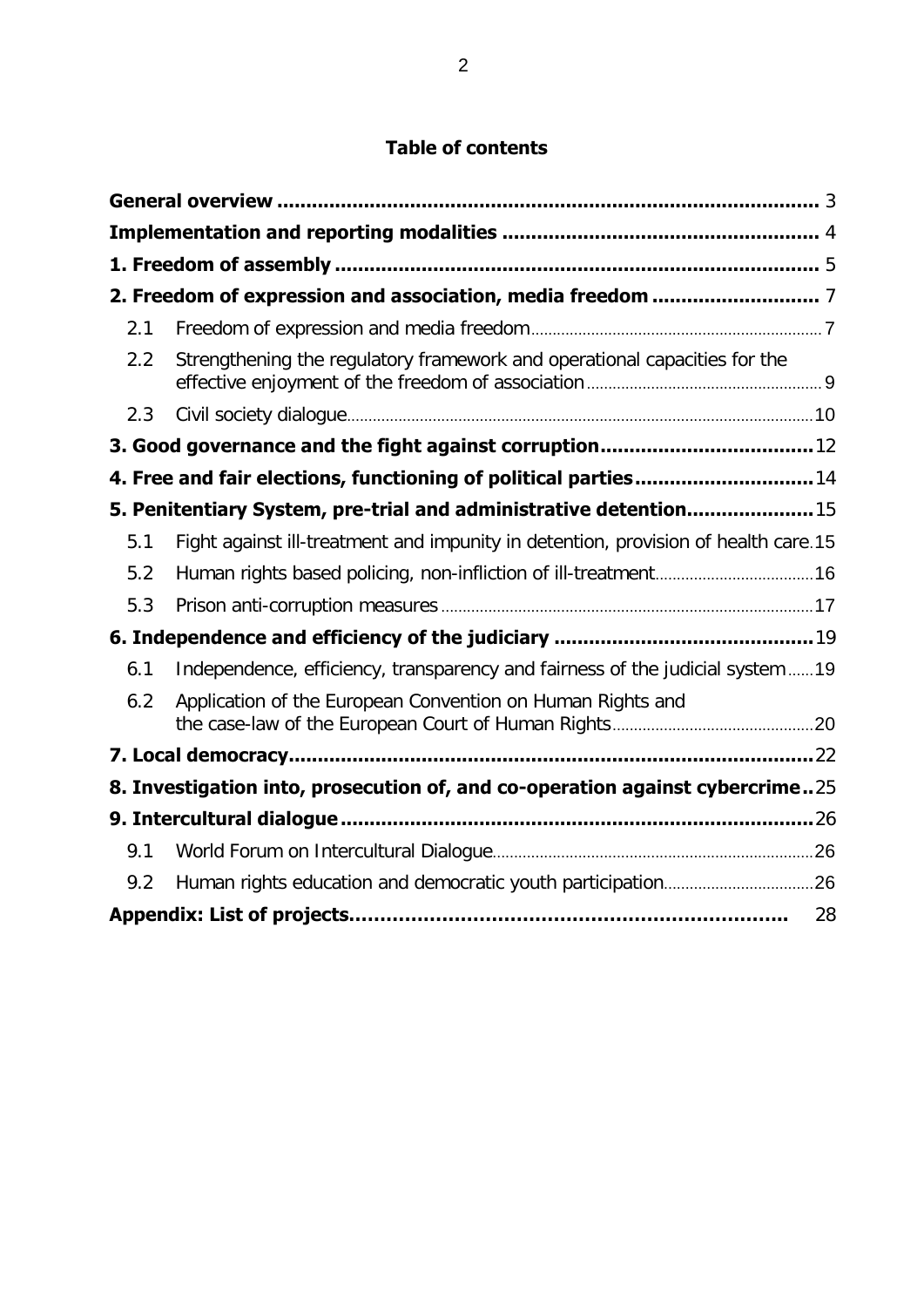#### **GENERAL OVERVIEW**

This Action Plan for 2014 – 2016 is a joint initiative of the Council of Europe and the Azerbaijani authorities to support Azerbaijan in fulfilling its statutory and specific obligations as a Council of Europe member state and to help it address some fundamental human rights and rule of law issues. The initiative renews the commitment of the Council of Europe to assist Azerbaijan in its necessary reform agenda in the areas of expertise of the Council of Europe – human rights, the rule of law and democracy.

The Action Plan reflects also the priorities of the country, in particular the National Programme for Action, as well as the issues identified in the most recent findings of the Council of Europe's reports, resolutions and the recommendations with respect to Azerbaijan, notably those of the Committee of Ministers, the Parliamentary Assembly, the European Committee for the Prevention of Torture (CPT) and the Framework Convention on National Minorities as well as the recommendations of the Venice Commission and Commissioner for Human Rights of the Council of Europe. The report on the latest visit of the Committee of Ministers' Rapporteur Group on Democracy (GR-DEM) Sub-Group to Azerbaijan concludes that "substantial progress remains to be accomplished by Azerbaijan in the honouring of its commitments to the Council of Europe<sup>"[1](#page-2-0)</sup>. Several lines of actions in the Action Plan are based on issues identified in the judgments of the European Court of Human Rights.

In order to increase its value and to avoid overlap with efforts of other stakeholders, the Action Plan has been developed to ensure synergy and complementarity of action in the following fields:

- freedom of assembly;
- freedom of expression and media, freedom of association;
- reinforcement of good governance and fight against corruption;
- support to free and fair elections;
- prisoners' rights and fight against impunity and ill-treatment;
- improving the efficiency of the judicial system and administration;
- application of the European Convention on Human Rights (ECHR) and the case-law of the European Court of Human Rights (ECtHR);
- local democracy;
- co-operation against cybercrime;
- inter-cultural dialogue.

State institutions, specialised structures and civil society will be the main beneficiaries of the reform effort. The Action Plan is drafted in preparation for Azerbaijan's Chairmanship of the Committee of Ministers of the Council of Europe from May to November 2014, which constitutes an important milestone for the country.

 $\overline{a}$ 

<span id="page-2-0"></span> $^{1}$  GR-DEM(2013)4 of 26 April 2013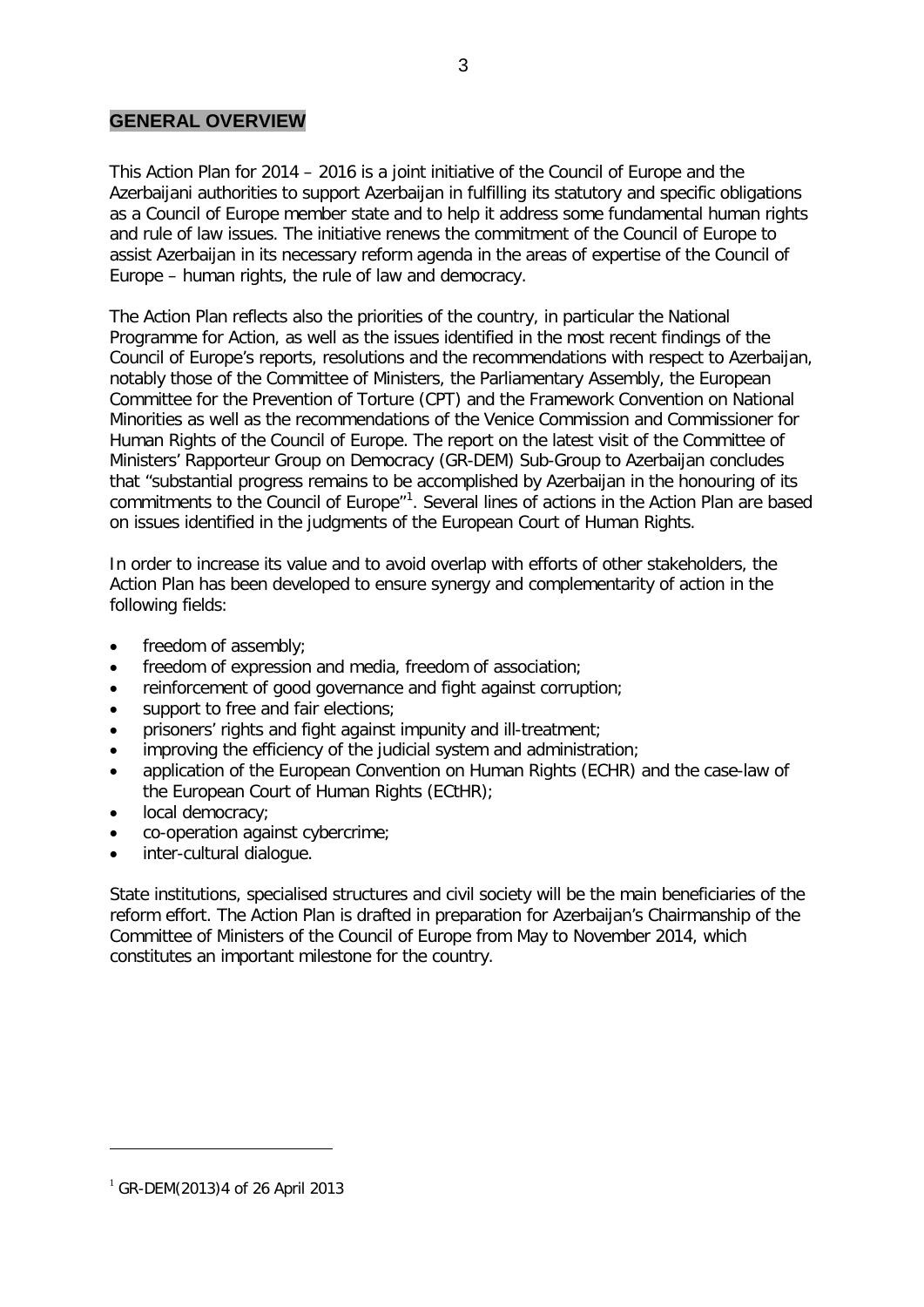#### <span id="page-3-0"></span>**IMPLEMENTATION AND REPORTING MODALITIES**

The implementation of this Action Plan will be jointly assessed by the Council of Europe and the Azerbaijani authorities. For this purpose, a Steering Committee will be established, composed of representatives of the Council of Europe, the Ministry of Foreign Affairs and other national stakeholders involved in implementation of the Action Plan (representatives of specialised ministries, etc.). The Steering Committee will meet regularly with a view to assessing implementation of approved projects and to discussing new project proposals where relevant.

The Council of Europe will provide regular updates on the progress of programmes and projects. To this end, the Office of the Directorate General of Programmes will submit interim and final reports to the Committee of Ministers.

The Council of Europe Office in Azerbaijan and operational services in Strasbourg will be responsible for the management of the Action Plan at the project level. In particular, the Council of Europe Office in Azerbaijan will play an important role in coordinating implementation of activities in the field.

Projects in the Action Plan are to be funded from multiple sources including the Council of Europe's ordinary budget and voluntary contributions from donor countries and international organisations. A number of projects mentioned in the Action Plan will be implemented through EU/CoE Joint Programmes.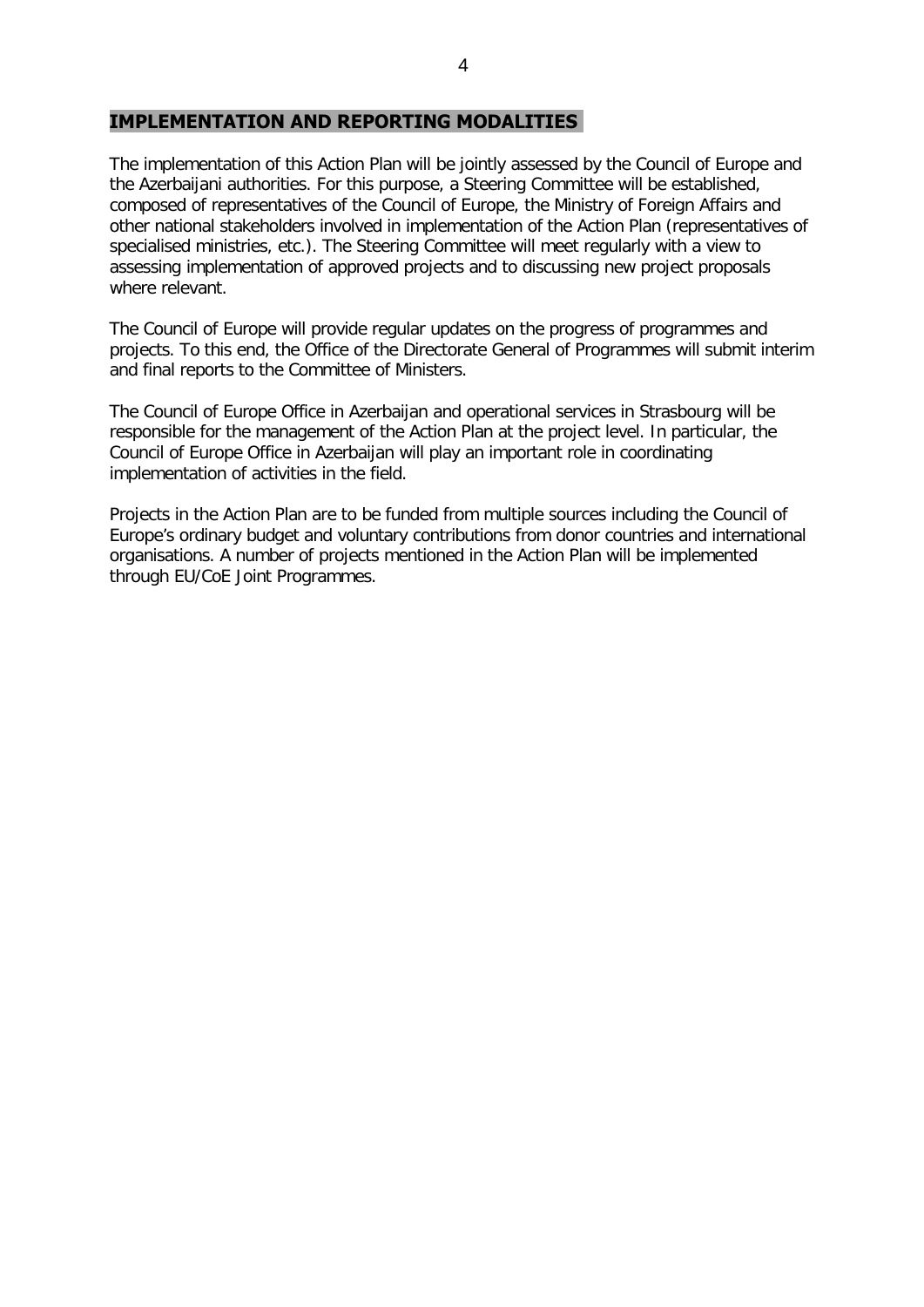#### <span id="page-4-0"></span>**1. FREEDOM OF ASSEMBLY**

#### **Sector Overview and Priorities**

The Council of Europe has developed an important *acquis* on substantive and practical aspects related to the freedom of assembly in Europe, identified by the CoE standard-setting and monitoring bodies. The European Court of Human Rights in particular has interpreted and developed Articles 10 and 11 of the European Convention on Human Rights (ECHR) in its case law. Other bodies which have issued important substantive guidance are the Venice Commission and the Commissioner for Human Rights of the Council of Europe.

Several years have passed since the amendment of the law on freedom of assembly in Azerbaijan in 2008, which took into account most of the recommendations of the Venice Commission of the Council of Europe. The Council of Europe and Azerbaijan will launch a dialogue on freedom of assembly within the framework of the Action Plan to take stock of the way the law is functioning, as well as how it is being implemented at local level. The emphasis of the present Action Plan will be primarily on the implementation of the law.

#### Sources of justification

National Programme for Action (NPA) of Azerbaijan; ECtHR's judgments finding violations of the ECHR by Azerbaijan; reports by the Council of Europe Commissioner for Human Rights on his visits to Azerbaijan; requests by national authorities and partner institutions for activities and consultations with the Registry of the ECtHR and the Department for the Execution of Judgments of the ECtHR.

#### **Overall objective**

To provide assistance/expertise to the authorities to align and to implement assembly-related legislation and practice with European standards, and to improve by-laws and other regulatory instruments in order to ensure the right to assembly.

#### **Expected results**

- The legislative and administrative frameworks have been assessed and clear guidelines are prepared on possible restrictions of freedom of assembly in line with the case law of the ECtHR;
- The effective application of the constitutional and national legislative frameworks has been assessed, in particular with a view to effective application and effective protection of the right to assembly locally; judges and prosecutors know how to deal effectively with cases involving freedom of assembly, in line with European standards, inter alia through the European Programme for Human Rights Education for Legal Professionals (the HELP Programme);
- The police force effectively fulfils its statutory obligations during demonstrations and mass gatherings, in line with European standards;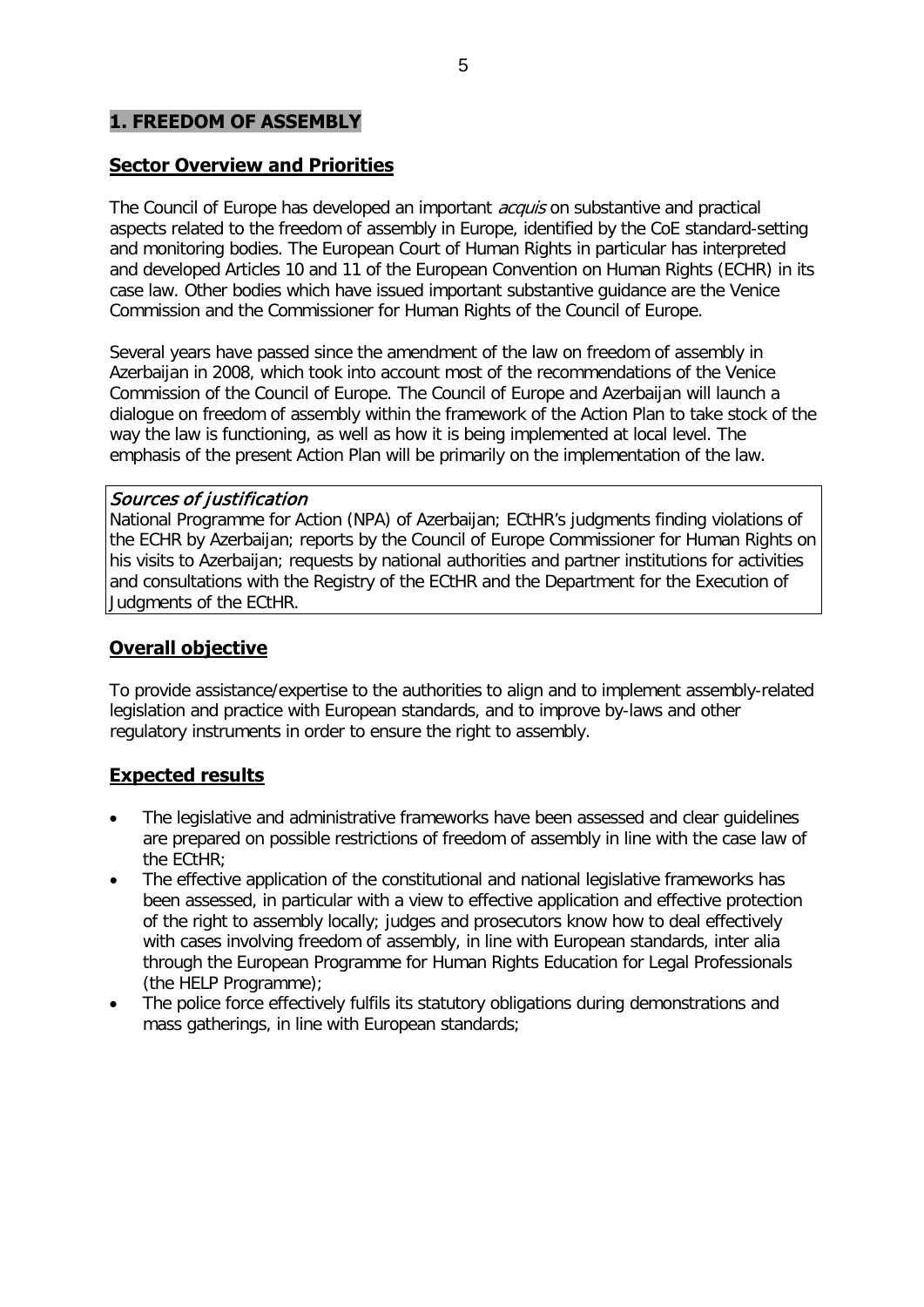• Demonstrations and public gatherings are organised in line with European standards.

#### **Proposed action**

The dialogue on freedom of assembly between the Council of Europe and Azerbaijan will consist of two phases. **The first phase of the dialogue will include:** 

- Round-table discussions on the freedom of assembly and the ECtHR case law with the participation of parliamentarians, representatives of the government and the judiciary, the Commissioner for Human Rights (Ombudsman) of the Republic of Azerbaijan, municipal officials and civil society;
- Assessment and recommendations regarding the functioning of the law on freedom of assembly and further legislative and administrative provisions;
- Review and recommendations on administrative practice at local level (including recommendations for the law enforcement agencies), with regard to freedom of assembly (addressing issues such as rally authorisations practice, reasons for refusal, negotiations, administrative arrests for public order violations, etc.);
- Preparation, if needed, of legislative amendments and administrative guidelines.

#### **The second phase will involve:**

- Training of local executive authorities (decision-makers) on the interpretation and implementation of the law on freedom of assembly, in line with European standards and the ECtHR case law;
- Training and guidelines for police and other law-enforcement agencies on the fulfilment of their obligations during rallies and demonstrations, in line with European standards and ECtHR case law;
- Training for judges and prosecutors to effectively deal with cases involving freedom of assembly.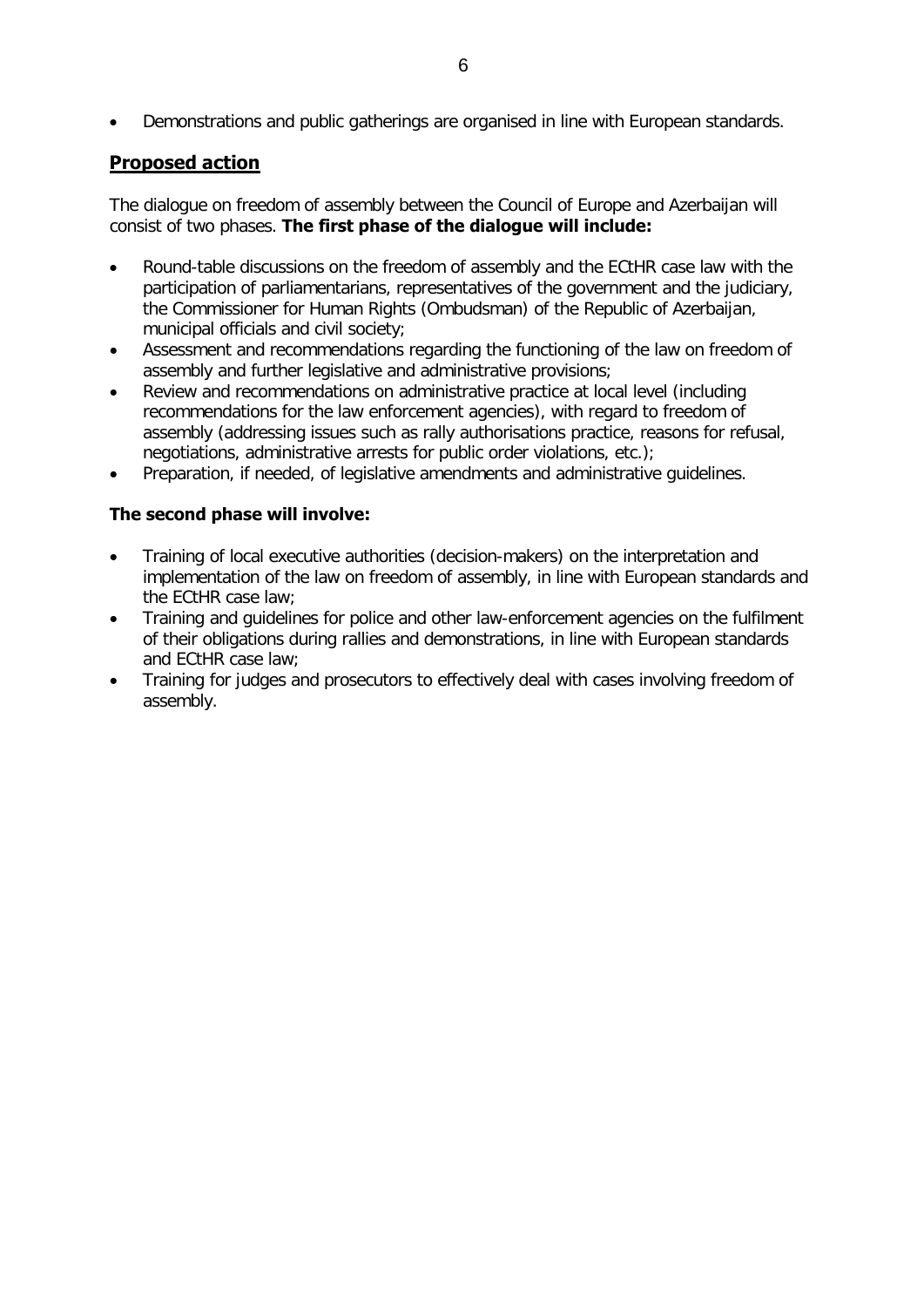### <span id="page-6-0"></span>**2. FREEDOM OF EXPRESSION AND ASSOCIATION, MEDIA FREEDOM**

### <span id="page-6-1"></span>**2.1 Freedom of expression and media freedom**

#### **Sector Overview and Priorities**

One of the accession commitments of Azerbaijan is to "guarantee freedom of expression and the independence of the media and journalists, and particularly to exclude the use of administrative measures to restrict the freedom of the media". Freedom of expression, including media independence, professionalism, pluralism and diversity, remains a crucial commitment of the country. The institutional framework for prevention and effective investigation as regards the safety of journalists needs to be reinforced. The imminent introduction of digital TV frequencies could be an occasion for a diversified and balanced offer of TV channels to appear. The surge of internet use has prompted debates on the need for internet governance and regulation of the exercise of freedom of expression on the internet.

In 2012, the Azerbaijani authorities requested the assistance of the Venice Commission to draft legislation on defamation. In April 2013, a delegation of the Venice Commission visited Azerbaijan and on 14 May 2013 Parliament amended the Criminal Code, extending punishment for slander and insult to the internet. The dialogue between the Venice Commission and Azerbaijan authorities continues and the opinion of the Venice Commission was adopted in October 2013.

#### Sources of justification

National Programme for Action (NPA) of Azerbaijan article 1.2.7, "Elaboration of proposals on improving the legislation in order to decriminalize Defamation», and article 2.22, "Arrangement of courses on the exercise of the freedom of speech and thought, for mass media"; Azerbaijan National Action Plan 2012-2015 "Open Government Initiative"; Council of Europe Commissioner for Human Rights report (document Comm/DH(2010)21); Committee of Ministers' Decision in respect of the Mahmudov and Agazade Group (CM/Del/Dec(2011)1115) which calls for a comprehensive approach of the overall legislative framework of defamation in Azerbaijan; repeated appeals to decriminalise defamation made by the Parliamentary Assembly and the Commissioner for Human Rights.

#### **Overall objective**

To improve the sub-legislation and internal regulatory instruments for full enjoyment of freedom of expression and freedom of association in line with European standards.

#### **Expected results**

• The institutional framework for prevention and effective investigation as regards the safety of journalists is reinforced;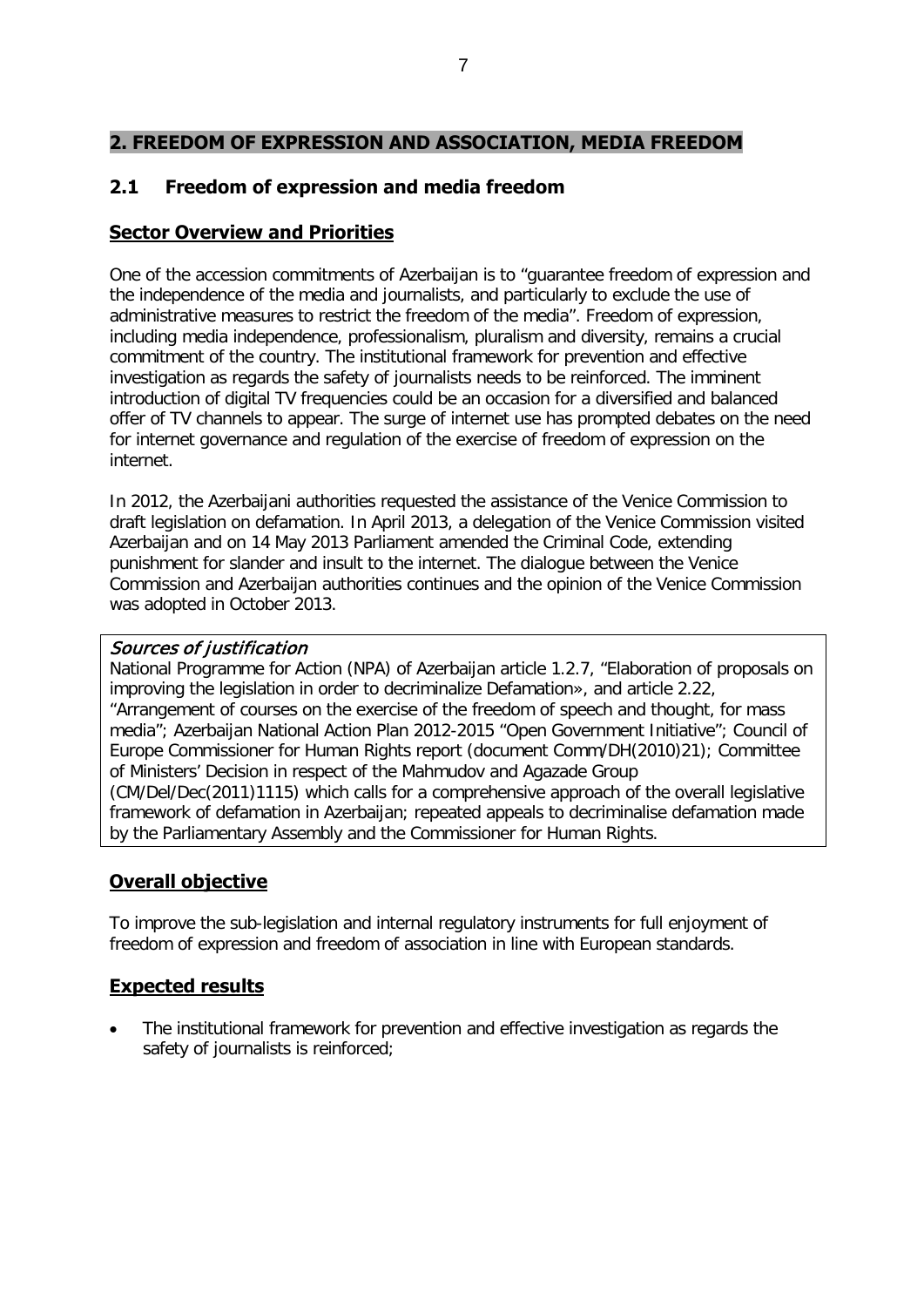- Legislation on defamation is in line with the ECHR and related case-law (in particular with regard to sanctions (criminal sanctions for defamation); civil sanctions for defamation are reasonable and proportional;
- Mechanisms to protect journalists' rights have been reviewed in order to either establish an independent institution of Press Ombudsman or to reinforce the capacity of the existing Ombudsman's office to protect the rights of journalists;
- Universities have introduced curricula that offer quality professional training for journalists;
- Policies for broad internet access have been established;
- The network neutrality principal<sup>[2](#page-7-0)</sup> is incorporated in the legal framework;
- Mechanisms to apply national legislation, which is in line with international standards, are improved, including through exchange of best practice

### **Proposed action**

 $\overline{a}$ 

- Awareness-raising on protection of journalists and combating impunity, training on positive obligations under the ECHR is provided for journalists and legal professionals;
- Council of Europe's Venice Commission and media to assist with the preparation of the draft law on decriminalising defamation;
- Training for judges and prosecutors to deal effectively with cases involving freedom of expression and assembly, and to prevent arbitrary application of domestic law;
- Continued support for the reform of university journalism education, promotion of media professionalism and ethics;
- Reinforce existing state institutions and establish an independent helpline providing legal aid and counselling to journalists, press and media organisations;
- Internet governance: support multi-stakeholder dialogue to include human rights standards, provide technical assistance through advice and expertise to national stakeholders with regard to improving national policies and practices for internet access;
- Confirm that legislation on access to information and existing mechanisms and practices is in line with international standards and best practices;
- The mechanisms of application of national legislation on access to information are improved;
- Public service media (PSM): provide assessment and assistance to bring PSM in line with European standards;
- Organise a forum to facilitate a multi-stakeholder outreach and dialogue on new forms of media.

<span id="page-7-0"></span> $2$  As stipulated in the Declaration of the Committee of Ministers on network neutrality (Adopted by the Committee of Ministers on 29 September 2010):

<sup>&</sup>quot;Users should have the greatest possible access to internet-based content, applications and services of their choice, whether or not they are offered free of charge, using suitable devices of their choice. Such a general principle, commonly referred to as network neutrality, should apply irrespective of the infrastructure or the network used for internet connectivity. Access to infrastructure is a prerequisite for the realisation of this objective."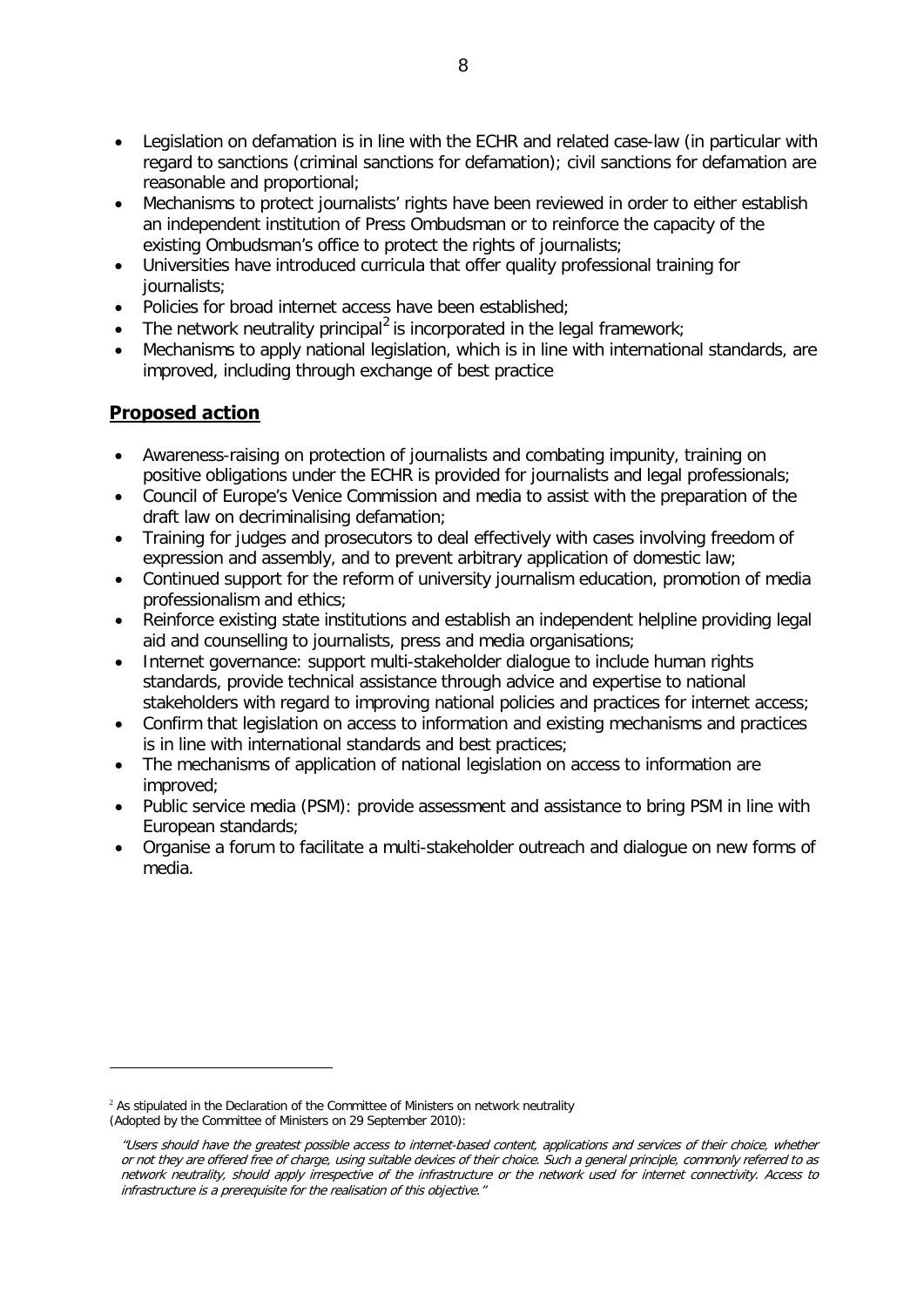### <span id="page-8-0"></span>**2.2 Strengthening the regulatory framework and operational capacities for the effective enjoyment of the freedom of association**

### **Sector Overview and Priorities**

In its opinion on the compatibility with human rights standards of the legislation on noncommercial legal entities (hereinafter non-governmental organisations or NGOs) of Azerbaijan, adopted in October 2011, the Venice Commission assesses that while legislation relating to NGO's legal status has improved in some aspects over the years, the 2009 amended Law No. 401 on NGOs and the Decree No. 43 of 16 March 2011 on approval of rules for state registration and rules related to the preparation for negotiations with foreign non-governmental organisations and representations, undo efforts to meet international standards. The Azerbaijani Government considers that the recently adopted legal acts in this field serve to ensure transparency, to improve NGO governance, as well as to increase professionalism of local and foreign NGO's and do not contradict with international standards. The proposed activities will focus on adoption and clarification of regulatory instruments and by-laws as well as on implementation of the existing legislation in line with international best practice as well as ECtHR case-law (several ECtHR judgments addressed these issues, notably Tebieti Mühafize Cemiyyeti and Israfilov v. Azerbaijan [37083/03], Ismayilov [4439/04], Aliyev and Others [28736/05])

The existing procedure with regard to registration of NGOs requires consideration in the light of their compatibility with European standards, including Article 11 of the ECHR.

#### Sources of justification

European Convention on Human Rights (article11); European Social Charter (article 5, 6); the Declaration on the Rights and Responsibility of Individuals, Groups and Organs of Society to Promote and Protect Universally Recognised Human Rights and Fundamental Freedoms (General Assembly resolution 53/144 (A/RES/53/144), 8 March 1999; the National Programme for Action of Azerbaijan.

### **Overall objective**

To improve sub-legislation and internal regulatory instruments for full enjoyment of the right to freedom of association, following an assessment of the implementation of the regulatory frameworks.

### **Expected results**

- The national regulatory frameworks on NGOs and related practices are in compliance with European standards and case law of the ECtHR;
- Guidelines for improving the procedures of the registration of non-governmental organisations have been developed;
- Procedures for registration of NGOs by the authorities have been improved.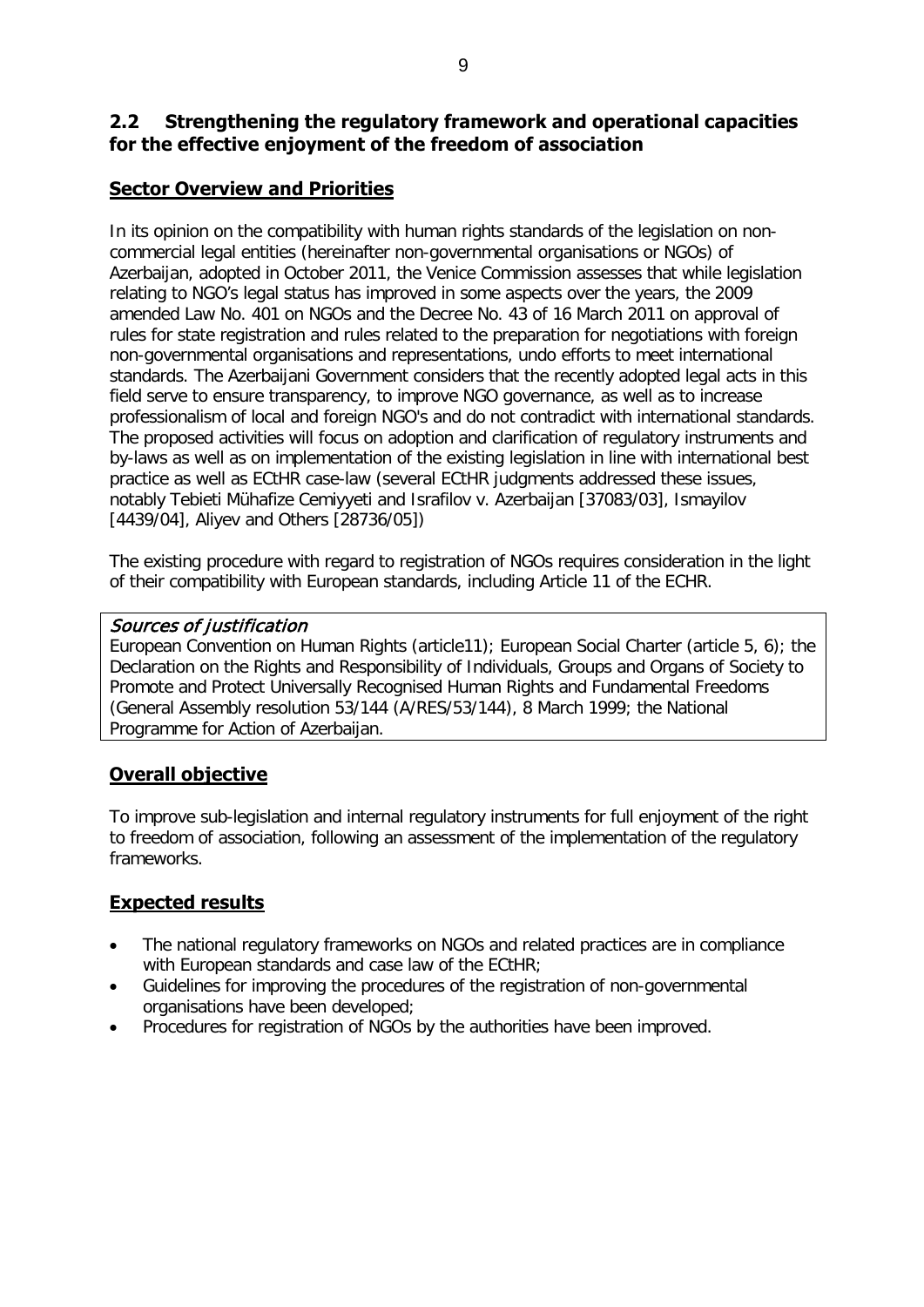### **Proposed action**

- Following an assessment, suggest a revision of the legal frameworks and related practices in line with European standards;
- Facilitate dialogue between the relevant state authorities and NGOs to improve the regulatory environment for NGOs in line with European standards as well as to address difficulties the NGOs face while complying with financial reporting requirement;
- Strengthen the independence of the Bar Association of the Republic of Azerbaijan (Collegium of Advocates) and assist the authorities in reinforcing all measures necessary to implement the Committee of Ministers' recommendation R(2000)21 on the freedom of exercise of the profession of lawyer;
- Develop the guidelines on registration of NGOs in line with European standards.

### <span id="page-9-0"></span>**2.3 Civil society dialogue**

#### **Sector Overview and Priorities**

While the National Programme for Action gives a role to civil society in the implementation of activities and while the Azerbaijani authorities do maintain a dialogue with civil society, opinions of the Venice Commission and the Expert Council on the Decree No. 43 of 16 March 2011 on approval of rules for state registration and rules related to the preparation for negotiations with foreign non-governmental organisations and representation, found some shortcomings in the NGO legislation and its implementation. The Council of Europe still receives reports from national and international NGOs about problems they face in registering and carrying out their advocacy, monitoring and service provision functions. While the Law on Public Participation which is in force since 16 January 2014 provides new opportunities for civil society, its impact on full participation of civil society in the democratic reform process and in political decision making processes needs to be ensured.

#### Sources of justification

Reports by the Council of Europe Commissioner for Human Rights; information notes and reports by the PACE Monitoring Committee; opinions of the Venice Commission and the Expert Council on NGO Law.

#### **Overall objective**

To improve existing NGO legislation and its implementation in line with European standards and practice and strengthen the capacity of NGOs and authorities for consultation, dialogue and co-operation. To contribute to the creation of an enabling environment for NGOs.

#### **Expected results**

• NGO legislation conforms with European standards; civil servants can apply their knowledge of the European standards to their work;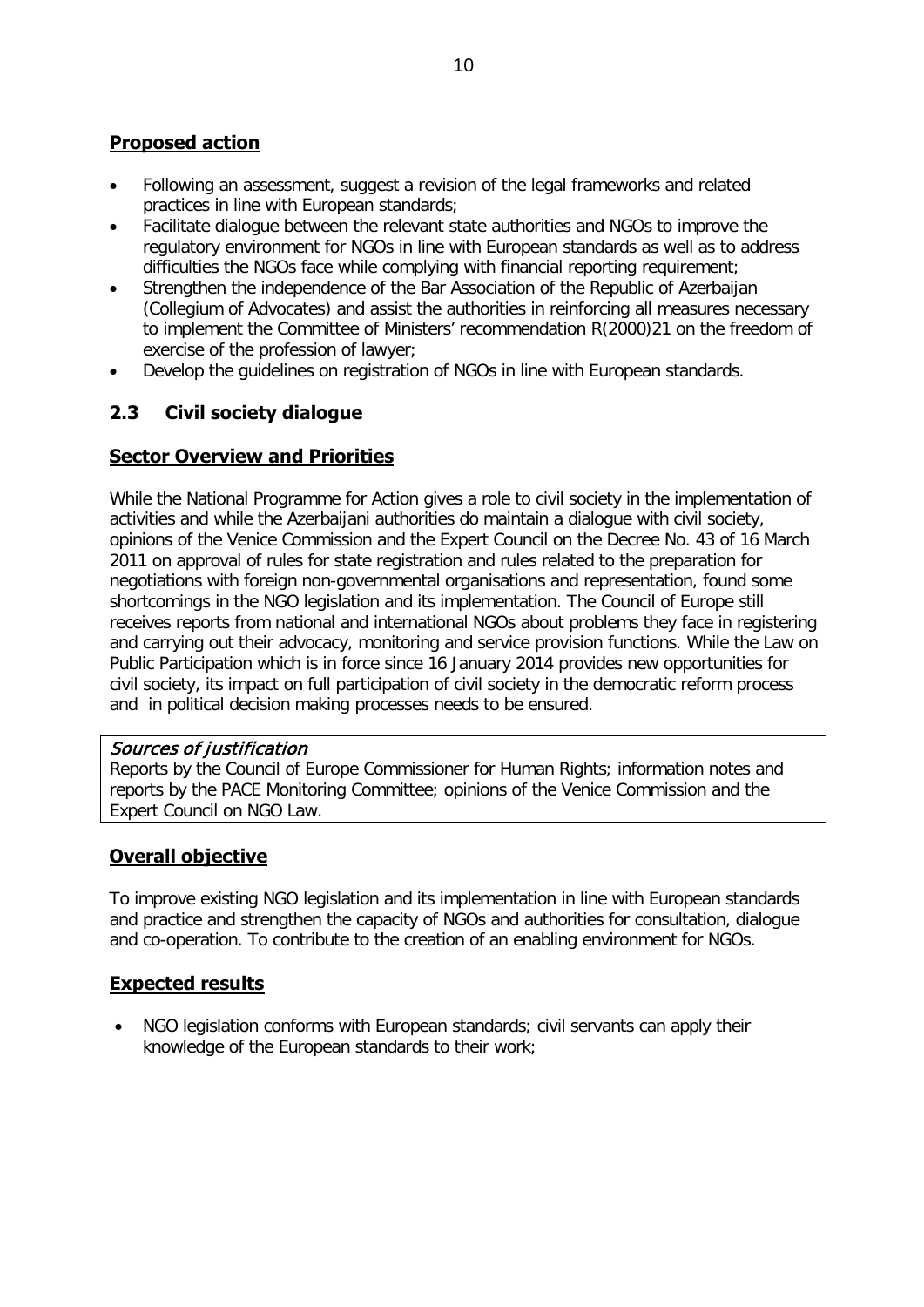- The level of communication, transparency and confidence between NGOs and public authorities (legislative and executive powers, public administration) has increased, interaction between civil society and authorities in the democratic decision-making process has improved;
- NGOs and public authorities act in the public interest in open, responsible, accountable and transparent manner;
- The Ministry of Justice practice in relation to NGOs is in line with European standards.

- Further revision of the legislative framework for NGOs: provide legal assistance/expertise to the authorities to align the NGO legislation and its implementation with European standards and practice;
- Provide capacity-building (training seminars and study visits for civil servants in charge of NGO registration and implementation of NGO legislation);
- Establish guidelines for civil participation and good governance, train representatives of NGOs and authorities in civil participation, establish a pool of trainers who will act as advocates and multipliers.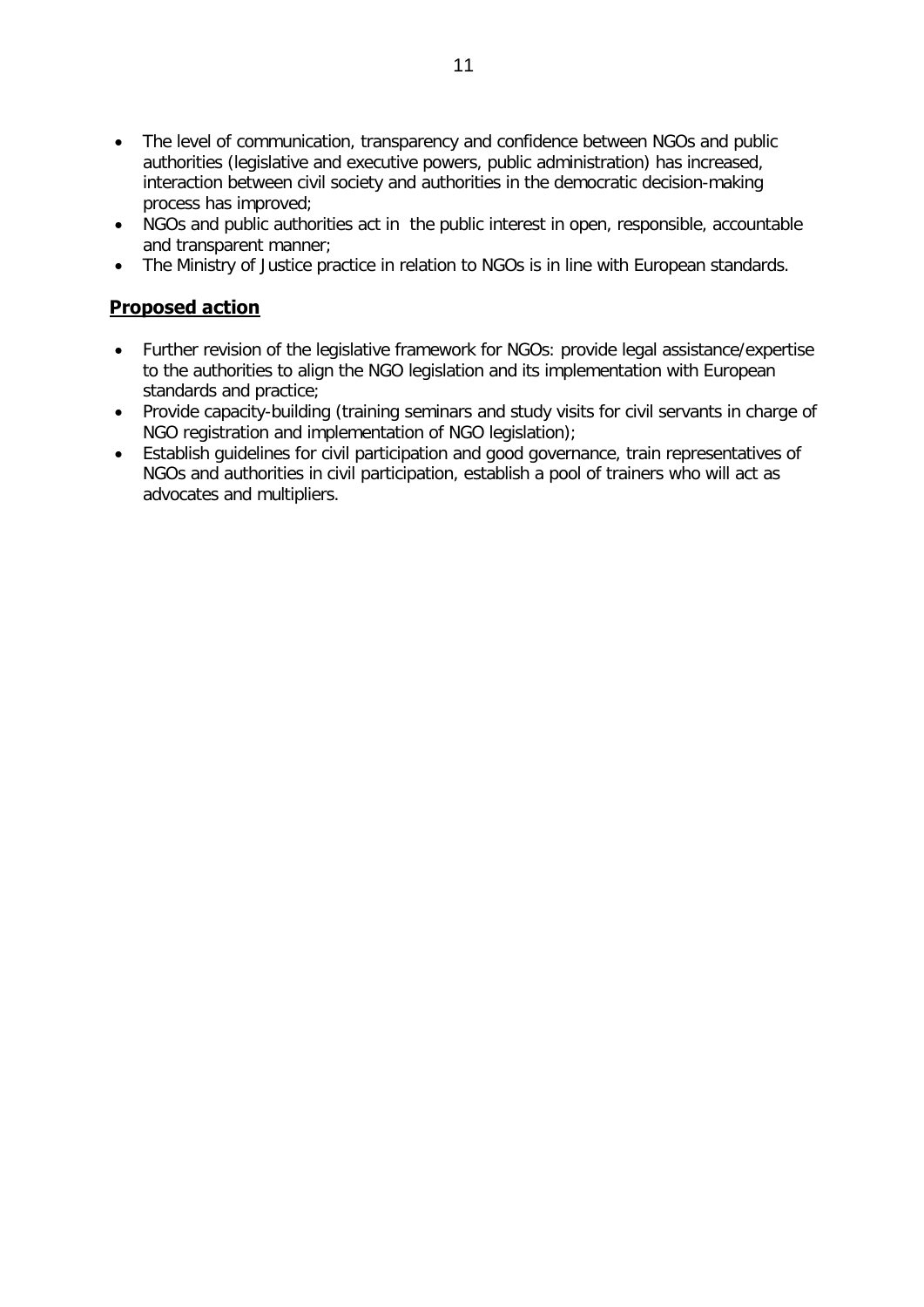#### <span id="page-11-0"></span>**3. GOOD GOVERNANCE AND THE FIGHT AGAINST CORRUPTION**

#### **Sector Overview and Priorities**

In its compliance reports of October 2008 and October 2010, the Group of States against Corruption (GRECO) concluded that Azerbaijan had implemented over half of its recommendations in a satisfactory manner, noting progress in areas such as the means and working methods of the anti-corruption bodies. Other measures were considered insufficient, in particular regarding the implementation of recommendations relating to the prevention of corruption in public administration (e.g. concerning conflicts of interest; the provision of an effective system for the verification of financial declarations; the reporting of suspicions of corruption and the protection of whistle-blowers, as well as various measures relating to the accessibility of official information). In its compliance report of October 2012, GRECO concludes that Azerbaijan has implemented satisfactorily seven of the seventeen recommendations contained in the Third Round Evaluation Report. Areas requiring further assistance concern *inter alia* prisons and the guarantee of prisoners' rights and strengthening the fight against corruption in public administration, including the provision of support to the "ASAN Service" established within the State Agency for Public Service and Social Innovations by the Decree of President in 2012. "ASAN" centres provide a number of services rendered by state entities, including civil registration, issue of identification documents, tax services, customs services etc.

#### Sources of justification

The National Action programme on human rights; the National Strategy against corruption and the action plan for its implementation; the National Programme for Action (NPA) article 3.3. "Preparation of an action plan for subsequent years to ensure transparency in the activities of government agencies and combating corruption"; the National Action Plan on fighting corruption for 2012-2015 and National Action Plan on promotion of Open Government; GRECO evaluation reports (October 2010) which addressed a number of recommendations to the Azerbaijani authorities regarding the criminalisation of corruption offences and the transparency of political financing, as well as GRECO's 4th round of evaluation (the on-site evaluation visit is planned in April 2014).

#### **Overall objective**

To better prevent and suppress corruption and money laundering by strengthening institutional capacities and practice as well as improving the legal framework.

#### **Expected results**

- The capacities of the newly-established Financial Monitoring Service (FMS) are strengthened;
- Institutional follow-up is provided in areas in which micro-system study reports were produced as part of the AZPAC project;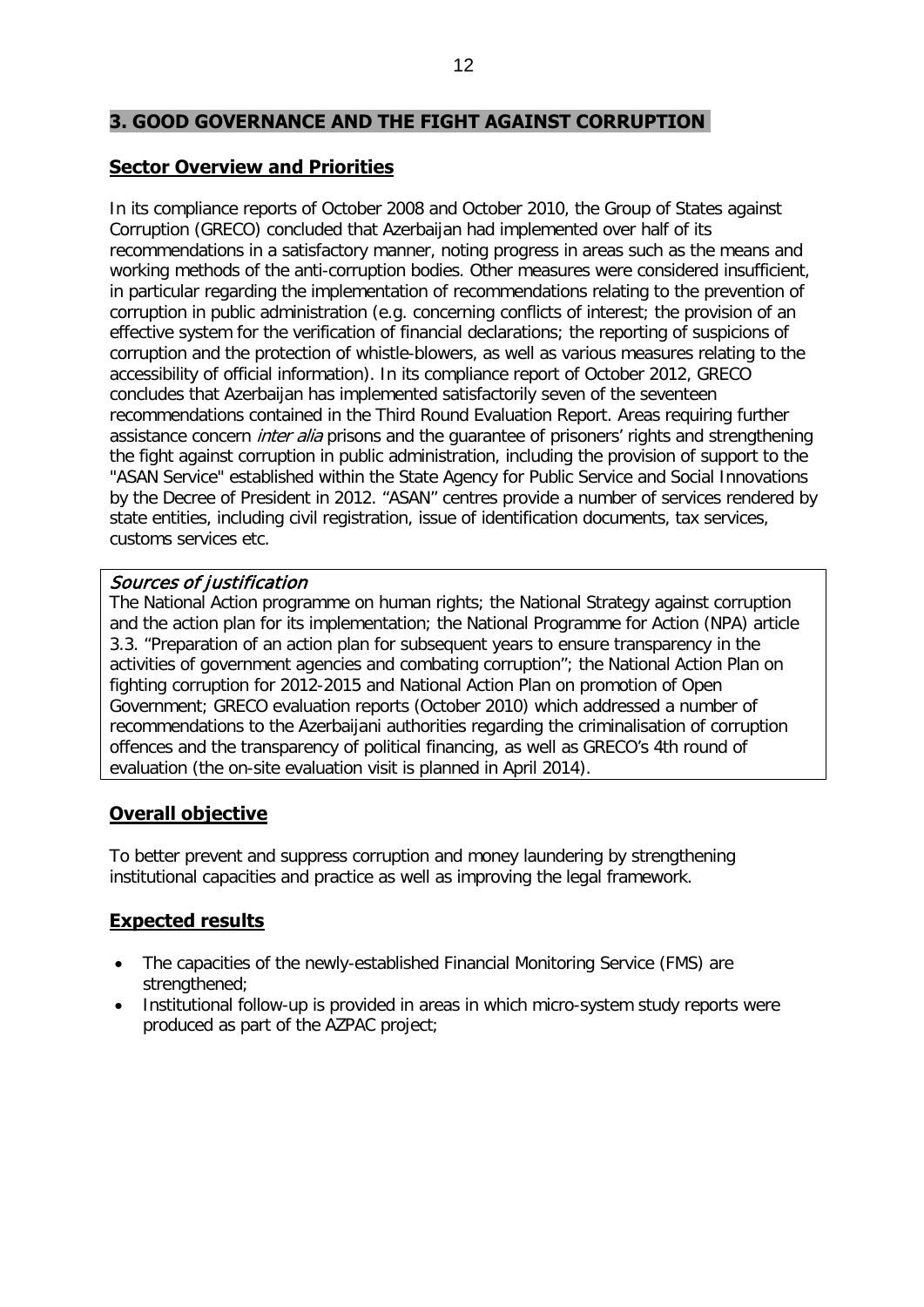- The legal framework is in compliance with international anti-corruption standards;
- E-government capacity to prevent corruption is enhanced;
- The capacities of the newly established "ASAN Service" centres are strengthened, their scope of services is extended and their geographic coverage is expanded.

- Expert advice/technical support provided to state bodies on drafting and implementing their own anti-corruption policies or measures; assistance in implementation of GRECO and MONEYVAL recommendations;
- Legal advice/expert opinions on draft laws aimed at enhancing compliance of domestic legislation with international anti-corruption standards;
- Legal advice/technical support to the amendment/completion of the draft law on Conflicts of Interest; Assistance with the drafting and implementation of secondary legislation necessary to implement the law on Approval of Procedures for submission of Financial Information by Public Officials;
- Training to implement new policies on the prevention of corruption within the proposed state bodies;
- Development of mechanisms for facilitating services through electronic means and reduction of direct contact between individuals and officials;
- Assistance in expending implementation of the e-government systems to different public bodies;
- Development of a coherent training package ( including training of trainers and etraining) and curriculum for ethics training, based on the provisions of the Code of Ethics;
- Study visits for officials responsible for in-service training to learn from the experience of similar bodies in other Council of Europe member states;
- Training for information officers from different state bodies;
- Support to the "ASAN Service" centres to facilitate development of new services and to disseminate their practice in new geographic areas.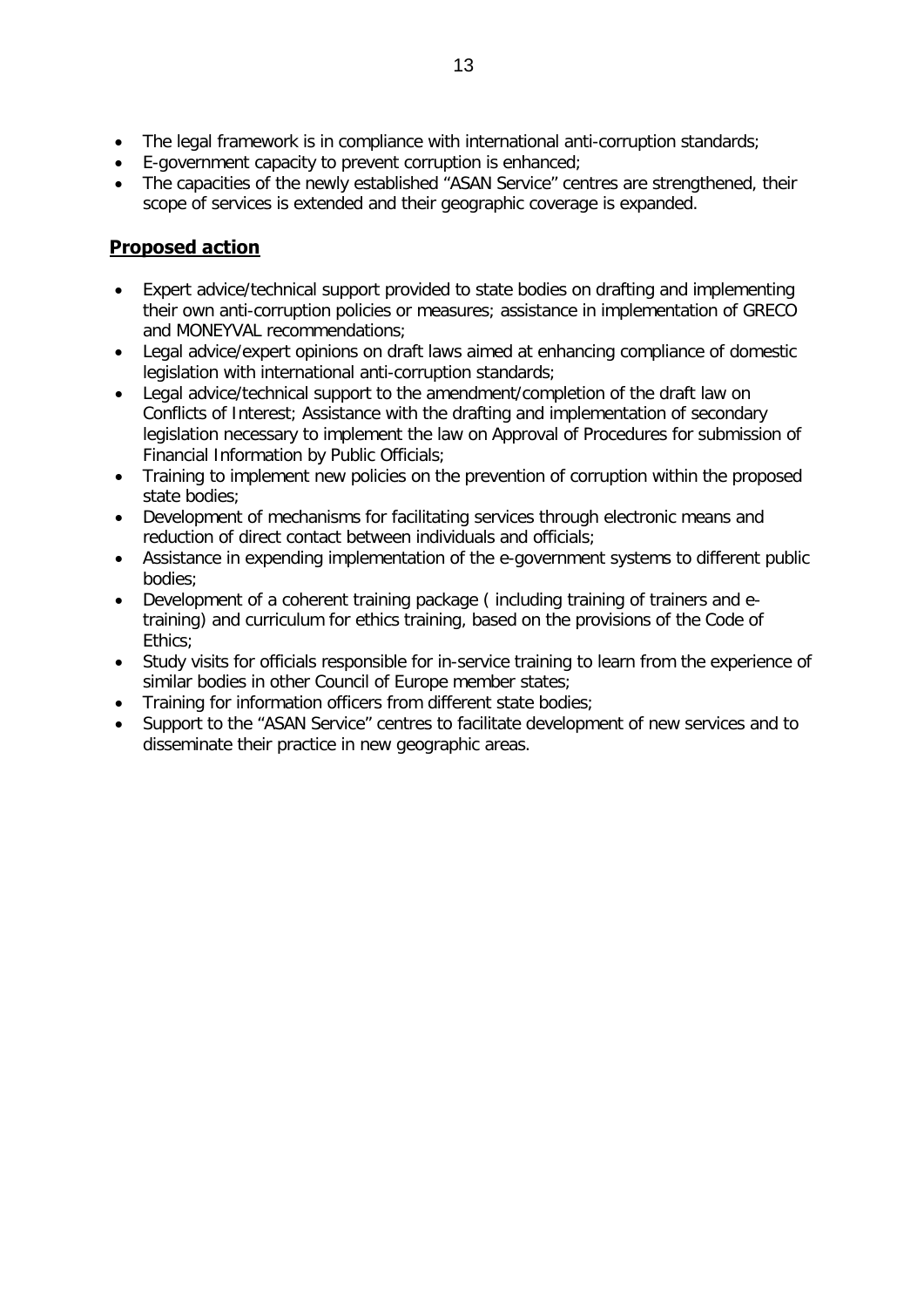### <span id="page-13-0"></span>**4. FREE AND FAIR ELECTIONS, FUNCTIONING OF POLITICAL PARTIES**

### **Sector Overview and Priorities**

Past election observation reports, as well as ECtHR judgments [e.g. Seyidzade [Nr. 37700/05, Namat Aliyev [Nr. 18705/06], Kerimova [20799/06], Kerimli and Alibeyli No. 18475/06 and 22444/06]), identify a number of deficiencies and shortcomings in the electoral process, in particular with regard to registration of candidates, composition of the election commissions, observers, complaints and appeals procedure, electoral code, etc. During the three-year period of implementation of the Action Plan, both local (2014) and parliamentary (2015) elections are tentatively scheduled.

#### Sources of justification

National Programme for Action (NPA) of Azerbaijan article 3.10. "Continuation of specialised courses on the electoral law for members of election commissions"; results of previous election monitoring missions carried out by the OSCE and the Parliamentary Assembly of the Council of Europe, as well as recommendations stemming from the Secretariat's previous electoral assistance, PACE Resolution 1619 (2008) on the state of democracy in Europe; case-law of the European Court of Human Rights concerning the November 2005 parliamentary elections in Azerbaijan incl nine judgments concerning violations by Azerbaijan of the right to stand freely and effectively for elections whose execution is supervised by the Committee of Ministers; Venice Commission opinion of June 2008 on amendments made to the Electoral Code of Azerbaijan (document CDL-AD(2008)011); Venice Commission opinion of December 2011 on draft amendments to the law on political parties of Azerbaijan.

### **Overall objective**

To bring Azerbaijan's election legislation and practice in line with European standards

#### **Expected results**

- All candidates can participate in a fair the electoral process;
- The Venice Commission's recommendations on elections are implemented;
- A framework for fair access of candidates to the media is enhanced.

- Assistance with legislative amendments;
- Assistance with the implementation of the judgments of the European Court of Human Rights in the electoral field, particularly as concerns general measures;
- Assistance with the implementation of the Venice Commission's recommendations on elections, amendments to the electoral code, dealing with electoral complaints, registration of candidates, training for district-level commissions and for judges on electoral disputes;
- Training on monitoring of the media coverage of election campaigns (fair access and balanced coverage).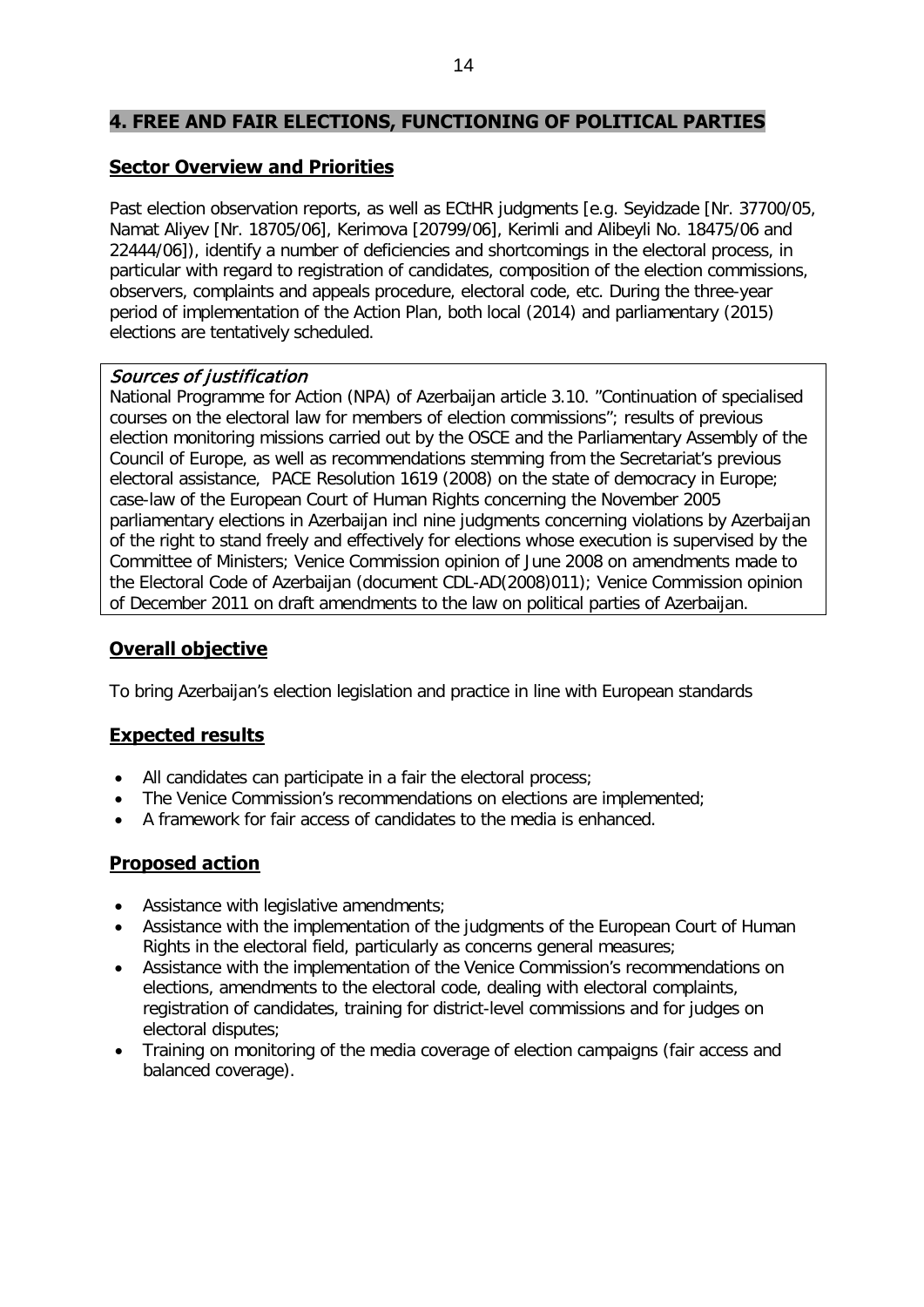#### <span id="page-14-0"></span>**5. PENITENTIARY SYSTEM, PRE-TRIAL AND ADMINISTRATIVE DETENTION**

#### <span id="page-14-1"></span>**5.1 Fight against ill-treatment and impunity in detention, provision of health care**

#### **Sector Overview and Priorities**

An EU/CoE joint project (JP) on "Combating ill-treatment and impunity" laid the ground for cooperation in this area. It ended on 30 June 2011. In this first JP, the shortcomings regarding effective investigations of allegations of ill-treatment were identified and the authorities encouraged to develop coherent strategies for addressing them through an appropriate institutional and regulatory framework. A number of the ECtHR judgments (e.g Hummatov No. 9852/03 and 13413/04, Insanov [16133/0, Mammadov No. 34445/04 and Rzakhanov 4242/07) highlight the issues related to ill-treatment and impunity.

An important responsibility of any Prison Service is to uphold all basic human rights, which includes maintaining the proper physical and mental health of those detained. To this end, and in the light of the CM/CoE Recommendations (98)7 concerning the ethical and organisational aspects of health care in prison, a comprehensive policy needs to be developed, including good cooperation with community health services to ensure continuity of care. A special focus will be placed on mental health services provided to prisoners.

#### Sources of justification

The case-law of the European Court of Human Rights; CPT country visit reports and the standards developed in its annual general reports; Council of Europe Recommendations in the penitentiary field, especially the European Prison Rules; expert recommendations during the implementation of the Council of Europe project on "Support for Prison Reform in Azerbaijan" (2008-2010); CM/CoE Recommendations (98)7 concerning the ethical and organisational aspects of health care in prison; the commitment expressed by the Azerbaijani authorities to implement follow-up projects.

#### **Overall objective**

To improve health care in prison in line with European standards and best European practice, through effective implementation of existing legislation related to ill-treatment, reinforcing the national capacity for combating ill-treatment by law enforcement agencies and penitentiary institutions, and strengthening the effectiveness of investigation of allegations of ill-treatment, including in the pre-trial and administrative detention.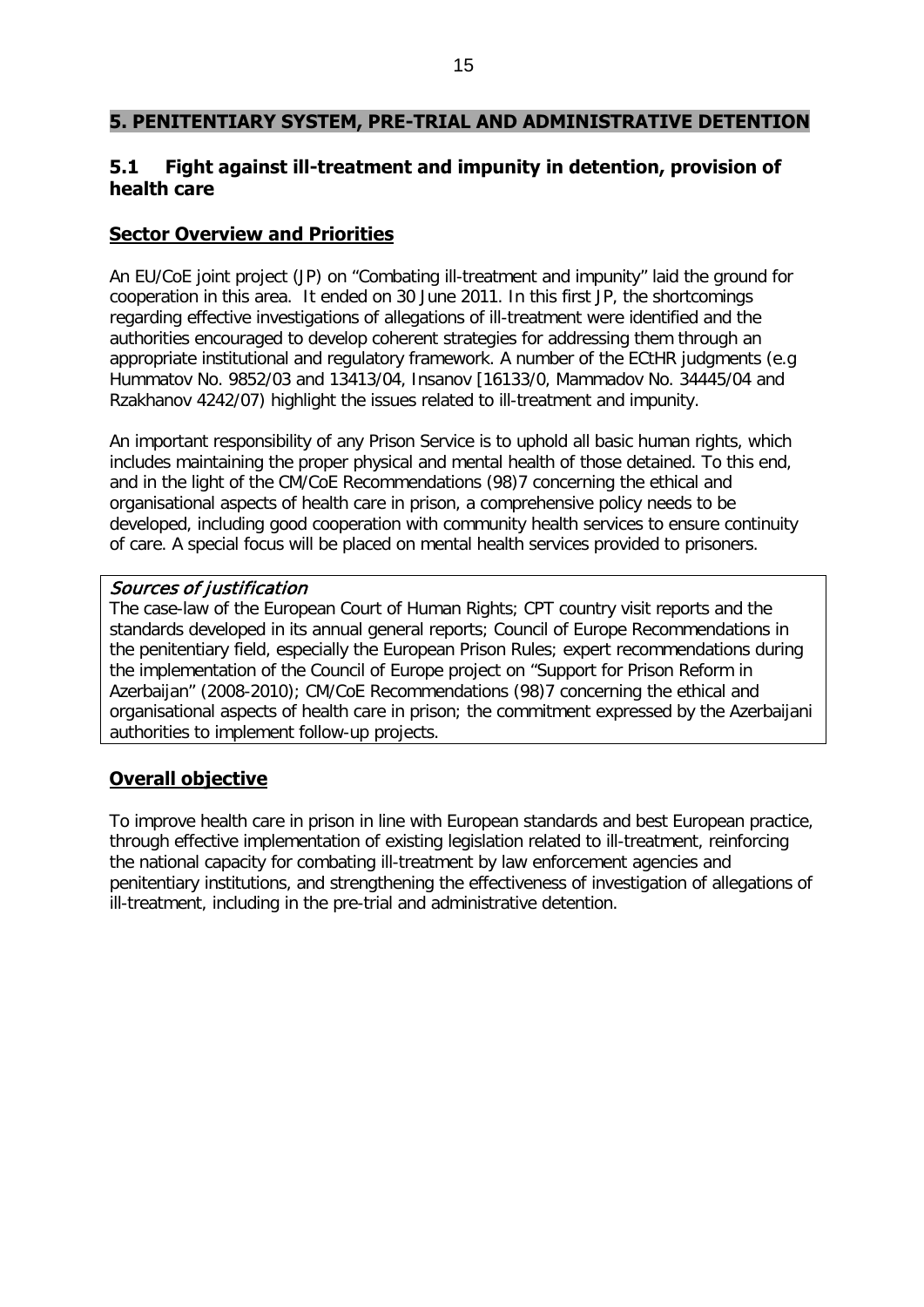- The regulatory framework and institutional/operational systems for preventing and effectively investigating complaints of ill-treatments in line with European and international standards; relevant actors have the confidence to apply in their work European and international standards for preventing and combating ill-treatment and are able to fulfil their responsibilities in accordance with these standards;
- International co-operation is reinforced and good practice with other Council of Europe member states with relevant experience is exchanged;
- The professional skills of prison governors and other prison staff have been increased; prisoners receive adequate health care and health care and psychological assistance;

#### **Proposed action**

- Provide expertise on bringing the regulatory framework and institutions for preventing and effectively investigating complaints of ill-treatment in line with European and international standards;
- Train relevant state and NGO stakeholders on European and international standards and practices;
- Provide support in application of new methods and modern technology in the field of prison management;
- Assist in the preparation of the national strategy of the probation service in line with European and international standards and practices.

### <span id="page-15-0"></span>**5.2 Human rights based policing, non-infliction of ill-treatment**

#### **Sector Overview and Priorities**

Focus will be placed on the crucial role of the police in the protection and advocacy of human rights, by promoting a more humane and socially effective policing with the objective to prevent ill-treatment in the police force and to reduce the sense of impunity.

#### Sources of justification

Case law of the ECtHR; CPT country visit reports and the standards developed in its annual general reports; the country reports of the Council of Europe Commissioner for Human Rights; Recommendation CM/Rec(2000)10 on the European Code of Police Ethics.

#### **Overall objective**

Improve the capacity and incorporate European and international standards in the daily work of the Ministry of Interior, including the police and relevant training institutions, in order to protect and improve human rights.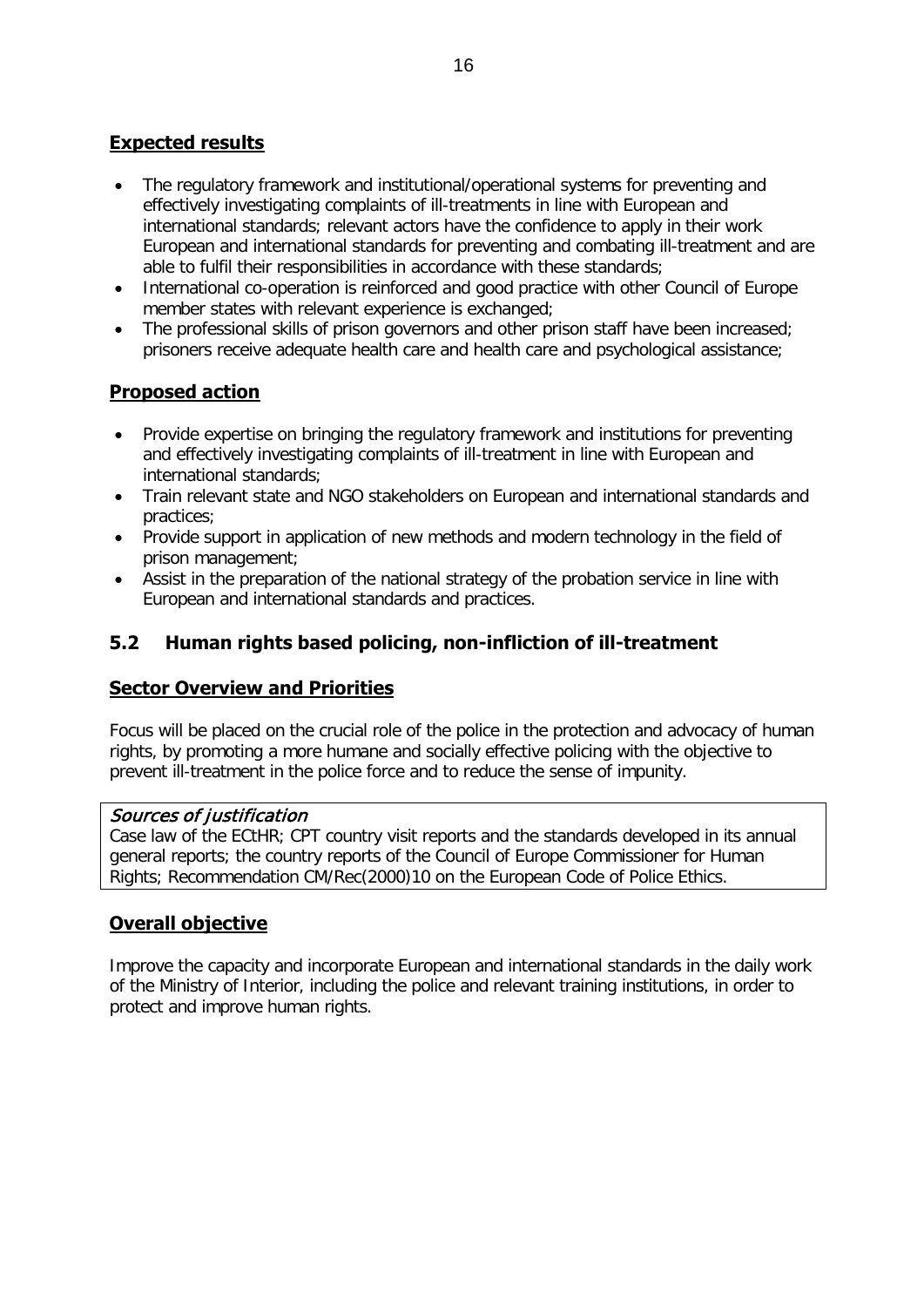- The police oversight system includes the obligation to conduct an effective and independent investigation into all allegations of ill-treatment;
- Effective riot control can be provided avoiding human rights violations;
- Modern investigation techniques are applied to investigate allegations of ill-treatment.

### **Proposed action**

- Expertise on effective investigation of complaints against police in order to process allegations of ill-treatment in accordance with European standards;
- To train police (specifically high ranking police officers) to prepare and deal with public events in line with European standards including cooperation with all stakeholders involved in the public event;
- To develop capacity to investigate effectively allegations of police ill-treatment;
- To develop and introduce in the curriculum of police training institutions a module on preventing ill-treatment in the police force.

#### <span id="page-16-0"></span>**5.3 Prison anti-corruption measures**

#### **Sector Overview and Priorities**

The penitentiary system of Azerbaijan needs to be brought into line with European standards with regard to combating corruption in prisons and to guaranteeing prisoners' rights. The recruitment, selection and training of prison governors and other prison staff require special attention in order to enhance their professionalism and ensure the protection of prisoners' human rights.

#### Sources of justification

Findings of the CPT country visit reports and standards developed in its annual general reports; CM/CoE Recommendations in the penitentiary field, especially the European Prison Rules (EPR); expert recommendations during the implementation of the CoE project on "Support for Prison Reform in Azerbaijan" (2008-2010); CoE bilateral co-operation activities with Azerbaijan in the penitentiary field.

#### **Overall objective**

To strengthen the penitentiary system in Azerbaijan, based on the rule of law and respect for human rights, European democratic values and standards.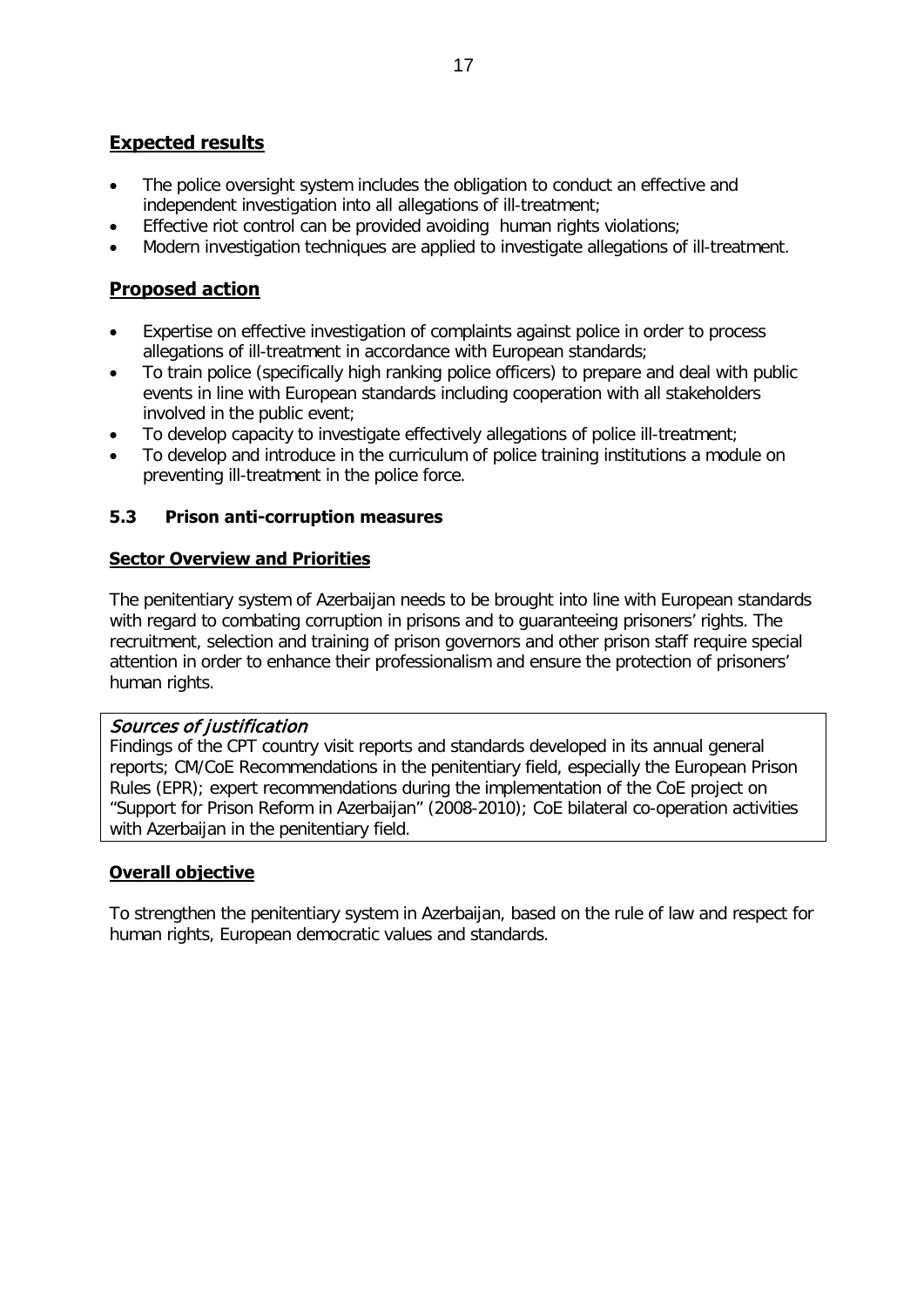- The professional skills of the prison governors and other prison staff are increased and new managerial policies developed and implemented;
- Effective domestic remedies to fight corruption in prisons are developed in accordance with the ECtHR requirements.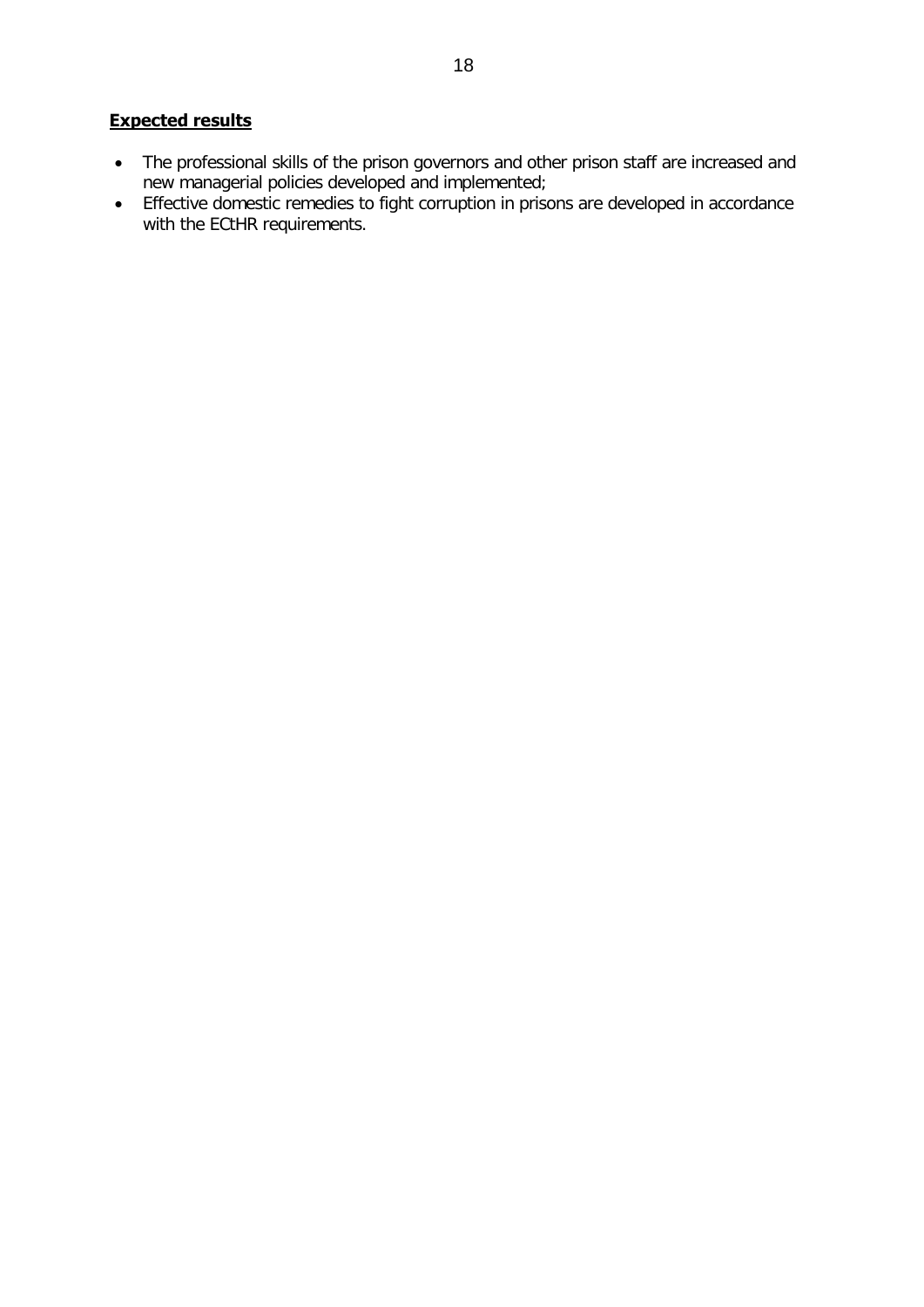#### <span id="page-18-0"></span>**6. INDEPENDENCE AND EFFICIENCY OF THE JUDICIARY**

#### <span id="page-18-1"></span>**6.1 Independence, efficiency, transparency and fairness of the judicial system**

#### **Sector Overview and Priorities**

The Judicial-Legal Council of Azerbaijan adopted the Code of Conduct for judges in 2007, outlining special ethical requirements for judges. In order to improve legal services to citizens and to facilitate appeals to the courts, new regional appeal and other courts were established in 2007. The Presidential decrees adopted in 2010 amending the legislation on courts and stipulating measures on improvement of the judicial system were a significant step in the enhancement of efficiency of justice. 12 new regional courts began to function in January 2011. The court staff increased by 60%. The "Femida" system designed for drawing up minutes and audio-video records of the court proceedings in a more accurate and speedy manner has been installed in new courts buildings. Azerbaijan has invested substantially to modernise the judicial system and to increase the resources allocated to the courts. This has been acknowledged and welcomed by the CEPEJ, including in its 2012 evaluation report. It is now necessary to support individual courts in applying the CEPEJ tools for improving efficiency and quality of the public service of justice properly. The implementation of such a "court coaching programme" is offered by the CEPEJ to all member states and should be considered as a way to strengthen court performance.

#### Sources of justification

National Programme for Action (NPA) of Azerbaijan: 2.20. Supporting the activities of "legal clinics" functioning under higher education institutions, 3.9. Strengthening of the Bar Association of Azerbaijan; improvement of the efficiency and independence of its activities and increasing the number of professional lawyers in regions; Rec. No. R(2010)12 on judges: independence, efficiency and responsibilities; the European Charter on the statute for judges; the Opinions of the CCJE and the CCPE; the case-law of the ECtHR a number of judgments concerning Azerbaijan reveal that the domestic courts give an erroneous interpretation of domestic law in violation of ECHR requirements); the reports of the CEPEJ, GRECO reports, Transparency International reports, PACE monitoring reports. CoE Eastern Partnership – Report on Efficient Judiciary and Judiciary Recommendations for Azerbaijan.

#### **Overall objective**

To bring the functioning of the judicial system in line with relevant European standards and improve the daily work and effectiveness of justice in targeted courts.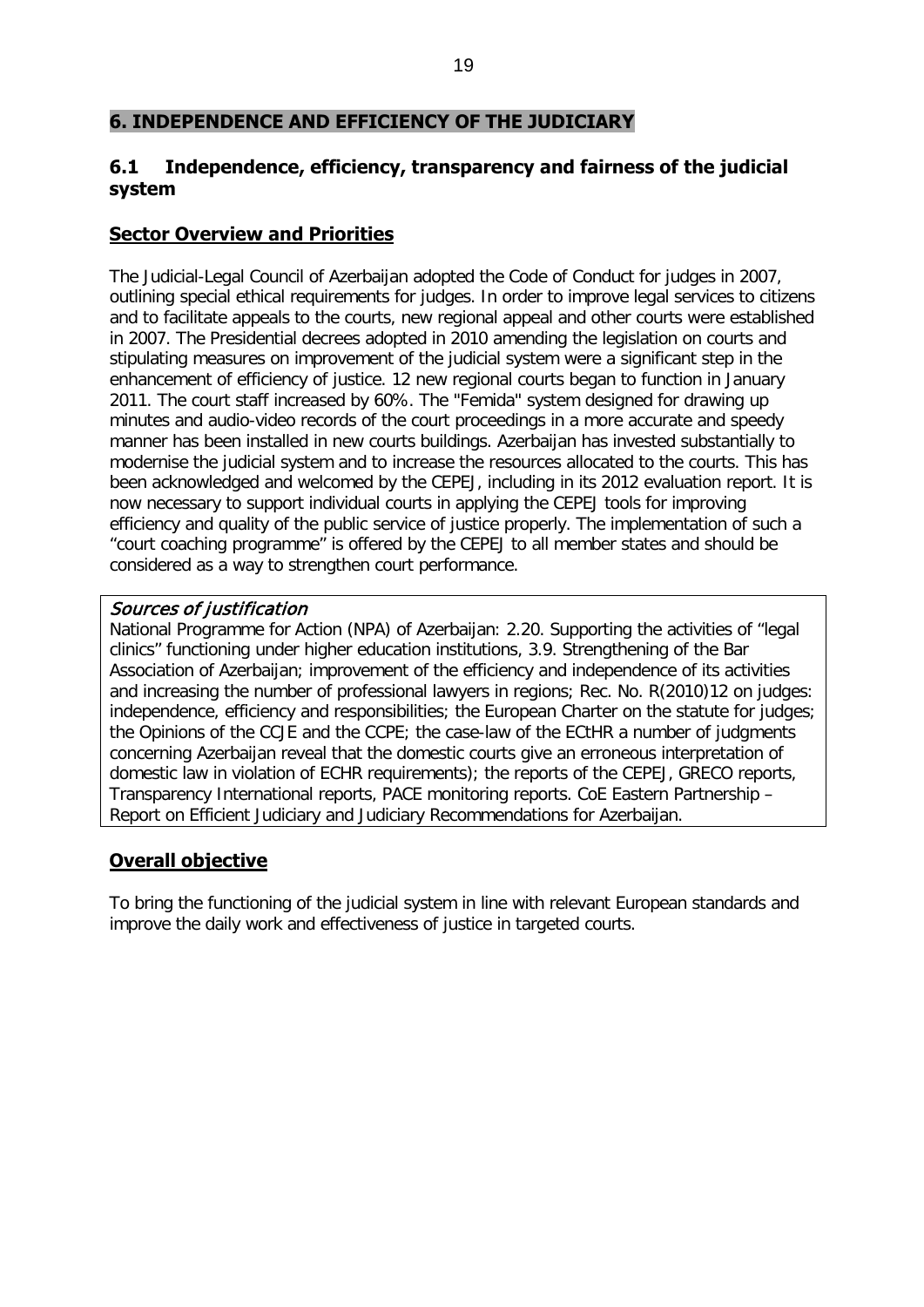- European standards on an independent and efficient judiciary are implemented in the Azerbaijani legislation and practice;
- The capacity of the Judicial-Legal Council and Judicial Academy to perform their duties is increased;
- Targeted courts have improved their efficiency, with the prospect of disseminating the results and tools in other courts by using the CEPEJ tools on improvement of judicial time frames, time-management and court-user satisfaction surveys.

### **Proposed action**

- Guidance and expertise with regard to the substantive and practical implications of the principle of an independent and efficient judiciary are made available;
- Needs assessment studies are conducted to evaluate training needs of legal professionals;
- Training of judges and prosecutors, academicians, representatives of the Ministry of Justice, Justice Academy, Judicial-Legal Council, the Office of the Public Prosecutor on relevant legislation and practice concerning different aspects of quality and independence of the judicial system;
- Development of the in-service training curricula of the Justice Academy taking into account international standards and practices concerning independence, efficiency, transparency and fairness of the judicial system.

#### <span id="page-19-0"></span>**6.2 Application of the European Convention on Human Rights and the case-law of the European Court of Human Rights**

#### **Sector Overview and Priorities**

The overall aim is to improve the effectiveness of Azerbaijan in implementing judgments of the ECtHR. The Court dealt with 731 applications concerning Azerbaijan in 2012, of which 694 were declared inadmissible or struck out. It delivered 17 judgments (concerning 37 applications), 17 of which found at least one violation of the European Convention on Human Rights. A number of ECHR judgments address various aspects of the right to a fair trial – Huseyn and others (Nos. 35485/05, 45553/05, 35680/05 and 36085/05), Fatullayev (No. 40984/07), Asadbeyli and Others. (No. 3653/05, 14729/05, 20908/05, 16519/06), Insanov (no. 16133/0), Zeynalov (No. 31848/07), Pashayev (36084/06). The proposed action aims to reinforce the role and contribution of the national training institution in the judicial system (needs assessment, recommendations for the system of judicial training, co-operation with national institutions and international organisations) and to develop the capacity of the training institutions for judges and prosecutors (development of curriculum and integration of the ECHR as its mandatory component, enabling the trainers to deliver effective training and re-training of legal professionals). In addition, the action will enhance the capacity of lawyers to effectively apply the ECHR at national level. Since 2007, a European Court of Human Rights Bulletin has been published. It contains the latest judgements of the Court, including an Azerbaijani version of the decisions related to Azerbaijan. The Bulletin is widely distributed among judges, prosecutors, lawyers and civil society.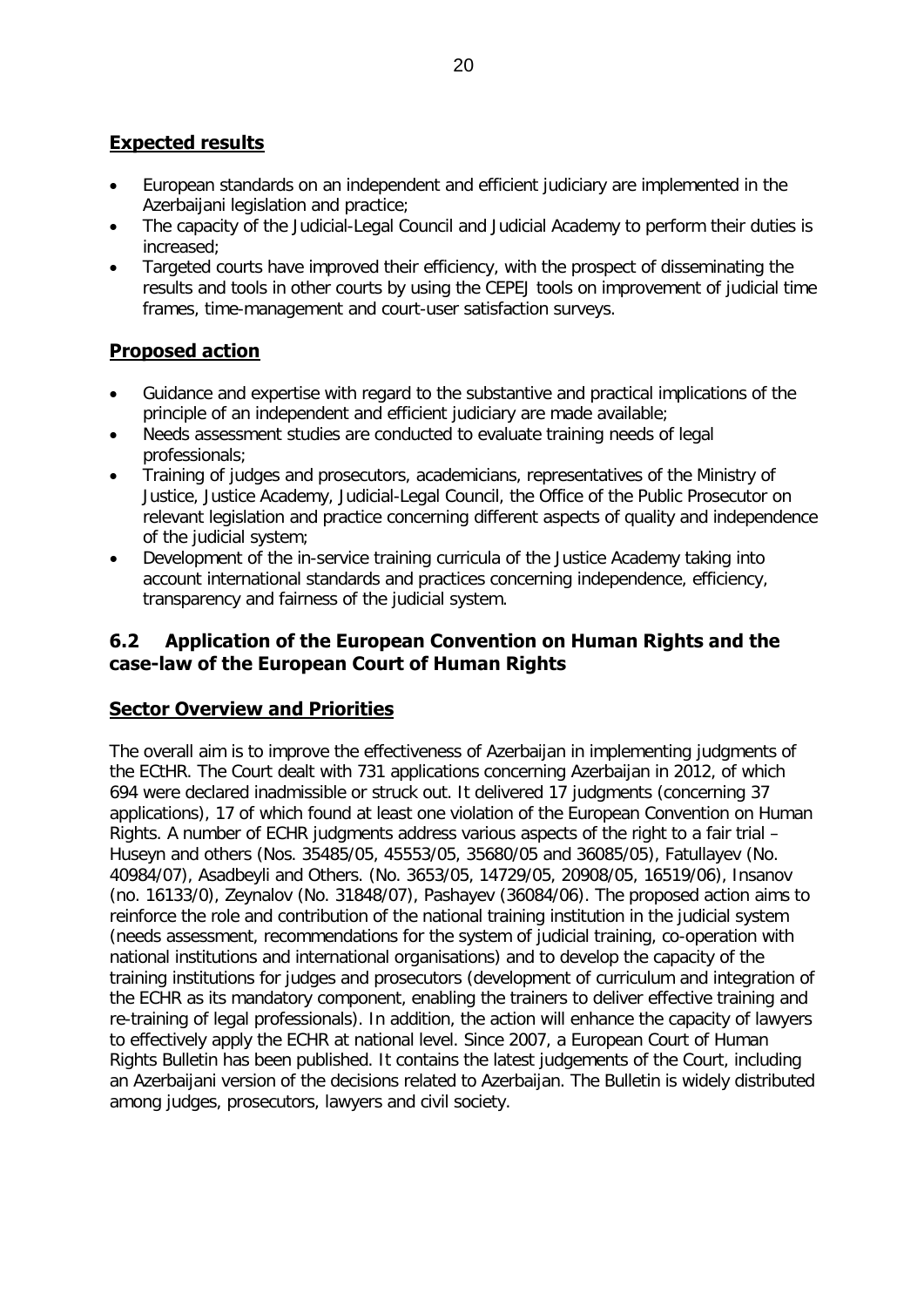#### Sources of justification

National Programme for Action (NPA) of Azerbaijan: 2.20. Supporting the activities of "legal clinics" functioning under higher education institutions, 3.9. Strengthening the Bar Association of Azerbaijan, improvement of the efficiency and independence of its activities and increasing the number of professional lawyers in regions. Rec. No 4 (2004), the 2012 Brighton Declaration, the case-law of the ECtHR, Committee of Ministers' Resolutions.

### **Overall objective**

To strengthen the capacity of the national judicial institutions to apply the ECHR effectively and develop a legal aid system in line with European standards.

### **Expected results**

- The role of the Justice Academy in the education of legal professionals is strengthened;
- A new curriculum of the Justice Academy has been developed, taking into account the academic demands of legal professionals;
- The national capacity, especially the capacity of the Justice Academy, to train and retrain legal professionals to ensure appropriate implementation of the ECHR and ECtHR case law is strengthened, including through the application of the HELP curriculum, materials, methodology and tools and cooperation with law faculties and academics of national universities, as well as other concerned institutions;
- A national system of legal aid has been reinforced;
- The ability of lawyers to promote, domestically, European human rights standards and use them in litigation/legal proceedings before national courts, as well as before the ECtHR in the case of well-substantiated claims, and avoid submission to the ECtHR of manifestly unfounded or inadmissible claims is developed;
- The Constitutional Court's knowledge of the ECHR is improved and case law of the ECtHR is taken on board in the latter's rulings.

- Recommendations for the system of judicial training on the basis of a thorough needs assessment; advancing co-operation of national institutions with international partners and organisations;
- Development of the Justice Academy curriculum with the ECHR as a mandatory component, enabling the Academy's trainers to deliver effective training and re-training of legal professionals;
- Introduction of a legal aid which enables advocates to litigate cases at the national level, based on the ECHR;
- Training and relevant capacity-building materials on the ECHR and case law of the ECtHR are provided to the Constitutional Court.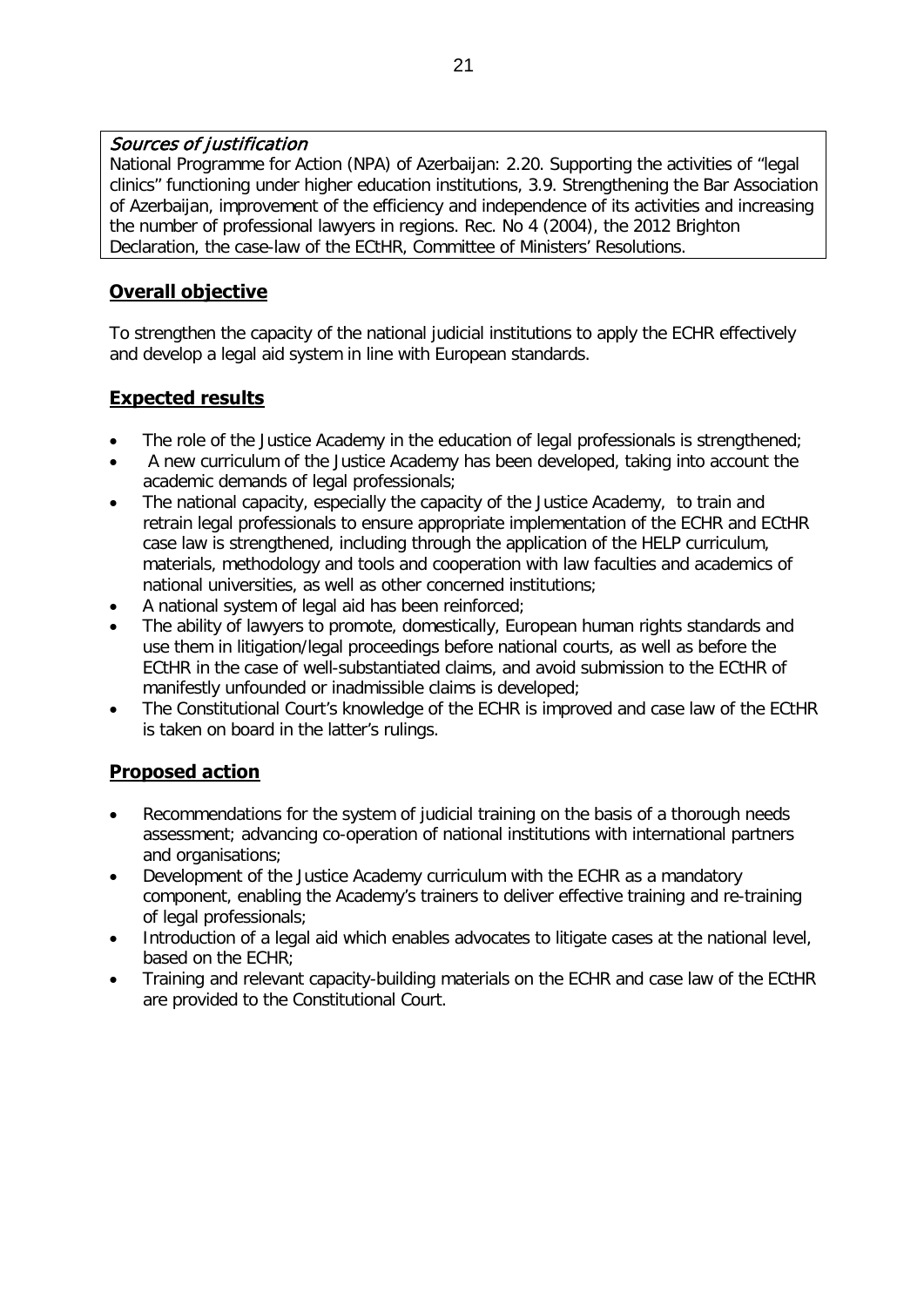### <span id="page-21-0"></span>**7. LOCAL DEMOCRACY**

#### **Sector Overview and Priorities**

By acceding to the European Charter on Local Self-Government on 15 April 2002, the Republic of Azerbaijan undertook a number of commitments. The Congress of Local and Regional Authorities carried out its latest monitoring of Azerbaijan in 2012. This resulted in the adoption of a Recommendation aimed at gradually bringing current legal and institutional arrangements in line with the European Charter of Local Self-Government.

Outstanding issues include parallelism in the local self-governance system (which is carried out by both State bodies and municipalities)<sup>[3](#page-21-1)</sup>, weak financial sustainability of local authorities as well as lack of capacity at municipal level. Accordingly, action should focus on the following objectives: strengthening financial sustainability of local authorities; enhancing economic potential and improving transparency in functioning of municipalities; enhancing skills and experience of local authorities in good governance; improving the dialogue between local authorities as well as between them and central government.

#### Sources of justification

Congress of Local and Regional Authorities' Recommendation 326 (2012) adopted on 17 October 2012.

#### **Overall objective**

To clarify the status, role, competencies and financial resources of local authorities and to foster local governance capacities

#### **Expected results**

 $\overline{a}$ 

- Institutional dialogue with the participation of all stakeholders is improved based on Congress' recommendations. Authorities at all levels are more aware of European standards in the field of local self-government, in particular the European Charter of Local Self-Government;
- The authorities have prepared a policy paper on enhancing local democracy;
- The legal and institutional framework, including on financial capacity of local authorities, is improved and brought in line with the European Charter on Local Self-Government, including pilot revised legal framework for a large city if requested by the authorities;
- Institutional and leadership capacities of local elected representatives are enhanced and awareness on the role and responsibilities of local elected representatives as part of the overall governing system has been developed; service delivery to citizens has been improved and dialogue with citizens is promoted. A spirit of confidence and trust in local authorities is created;

<span id="page-21-1"></span><sup>&</sup>lt;sup>3</sup> Recommendation 326(2012) of the Congress of Local and Regional Authorities.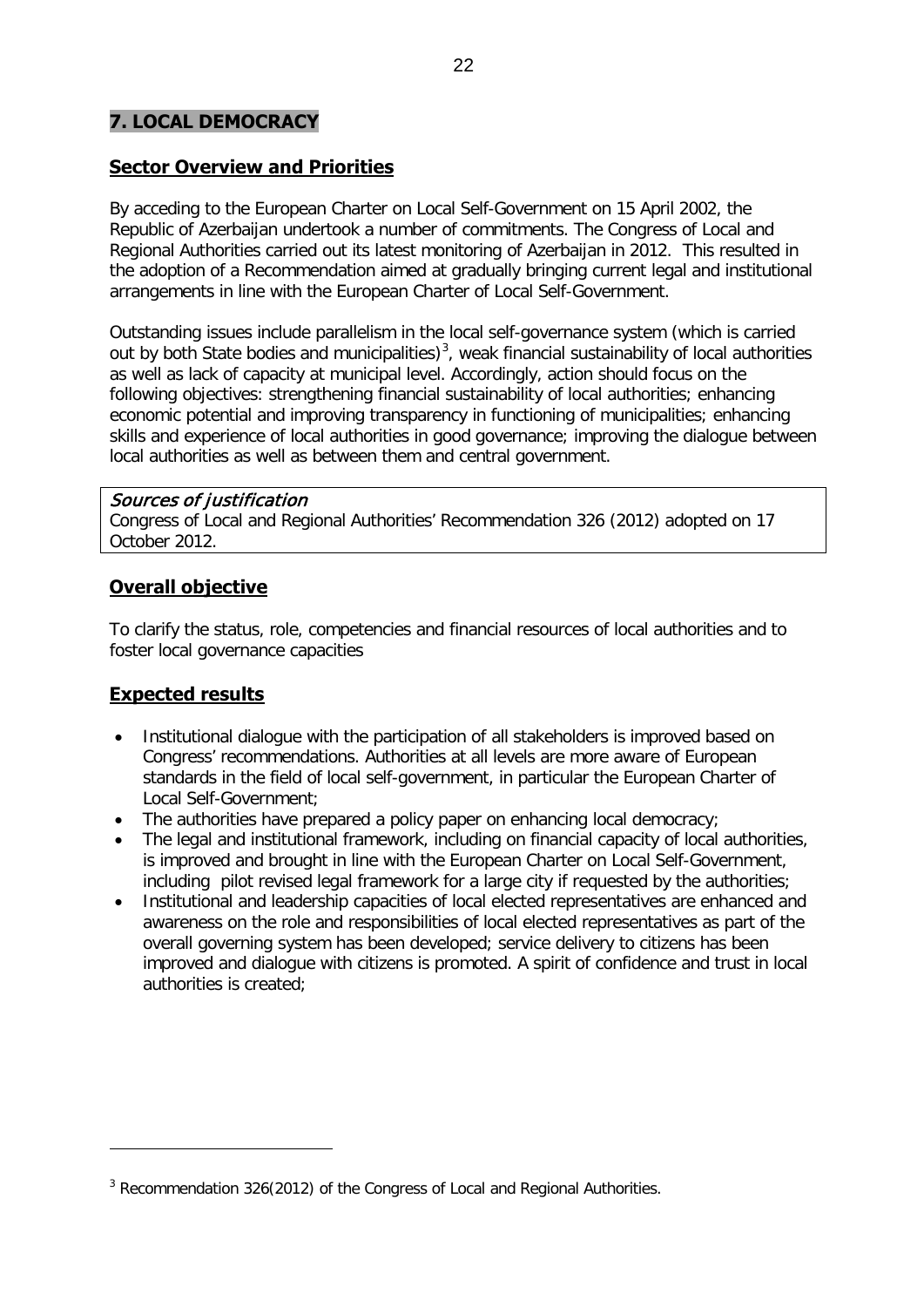- The administrative capacity of local authorities is strengthened, pilot municipalities have improved the quality of their governance, in particular in respect of increasing transparency and efficiency of local governance and their financial situation and management;
- Local administrations have been trained in modern leadership and management techniques.

- 1. Institutional dialogue with the participation of all stakeholders:
- Round-tables on the European Charter of Local Self-Government and the Congress monitoring recommendation, with the participation of all stakeholders;
- Thematic seminars on issues of relevance to develop further local democracy (local finances, consultation of local authorities, citizen participation, ethics, etc.);
- Bilateral meetings with the participation of Congress members and experts according to needs;
- 2. The legal and institutional framework:
- Strategic, policy and legislative assistance is provided according to needs and upon request from the central government, through political dialogue, peer review, expert groups, legal analysis, support to legislative drafting etc;
- 3. Institutional and leadership capacities of local elected representatives:
- 20 heads of municipalities participate in the leadership programme;
- At least 3 heads of municipalities are supported to develop a vision for their constituency;
- Support is provided to develop dialogue with citizens in at least 3 pilot projects, with the involvement of local NGOs;
- A working group is set up to discuss issues of common concern and develop co-operation at local level;
- Practice is shared on several issues of concern through the peer-to-peer methodology;
- A larger number of local authorities is involved through regional seminars/workshops:
- A final conference to share practice is organised;
- Upon request by the authorities, technical assistance regarding the elections in the pilot large city/municipality is provided before the end of the present Action Plan implementation period.
- 4. The administrative capacity of local authorities:
- the Local Finance Benchmarking programme is adapted to local circumstances and is implemented by 4 pilot municipalities;
- 3 pilot municipalities are helped to improve the registration of local taxpayers and their experience leads to formal recommendations for improving legislation and local arrangements;
- A Good Governance Programme with a specific focus on transparency is piloted in 4 municipalities, taking inspiration form locally adapted instruments included in the European Label on Governance Excellence and the European Benchmark on Public Ethics at Local level;
- A Best Practice Programme (BPP) will identify, and disseminate the best Azerbaijani practice in the selected fields.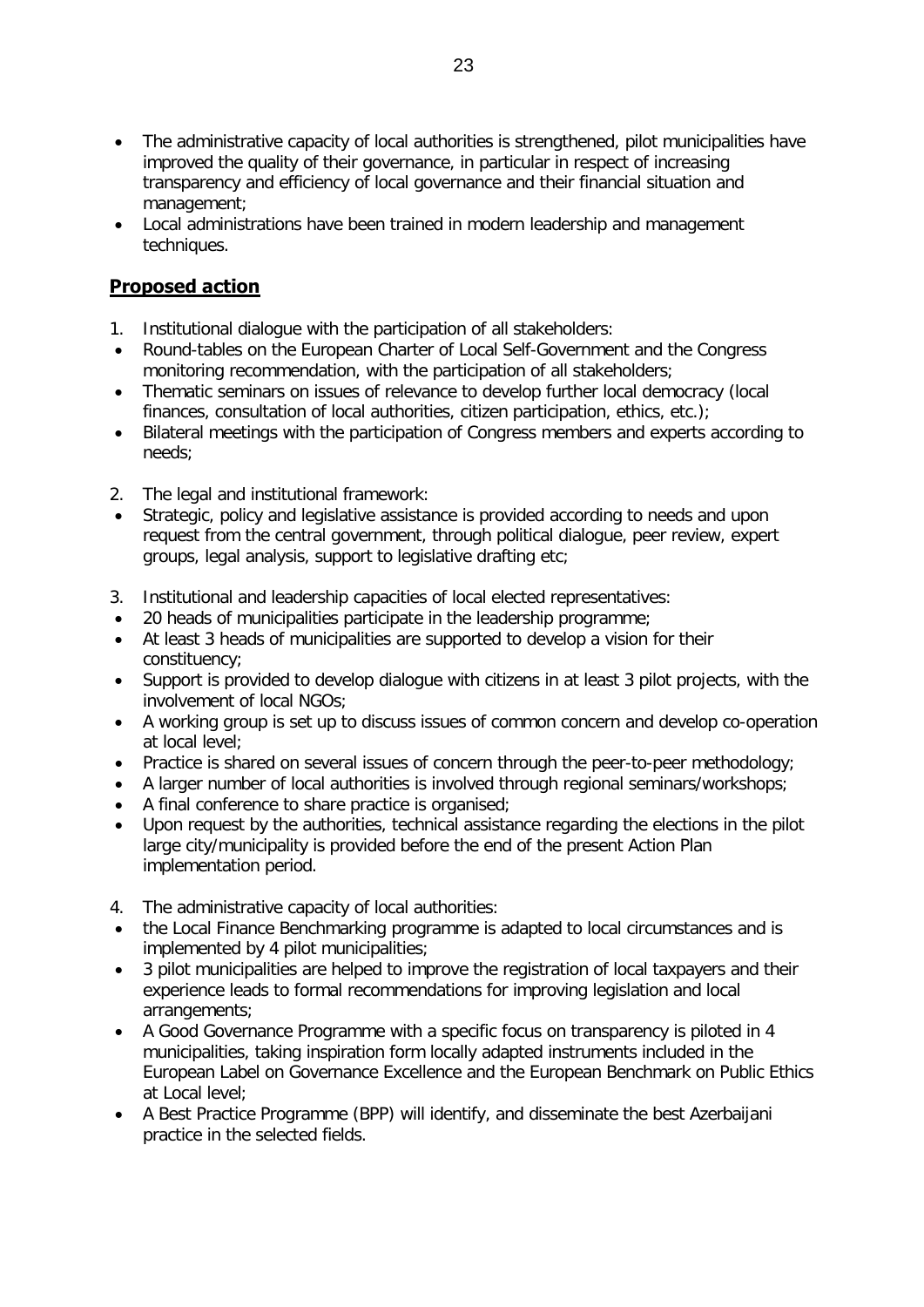- Support is provided for the creation of a single internet portal covering information on municipalities with the view to promote better interaction between the population and their local authorities;
- Contacts are created with experienced European countries and local authorities and 3 study visits are organised in view of setting up twinning projects and learning from the best of European experience.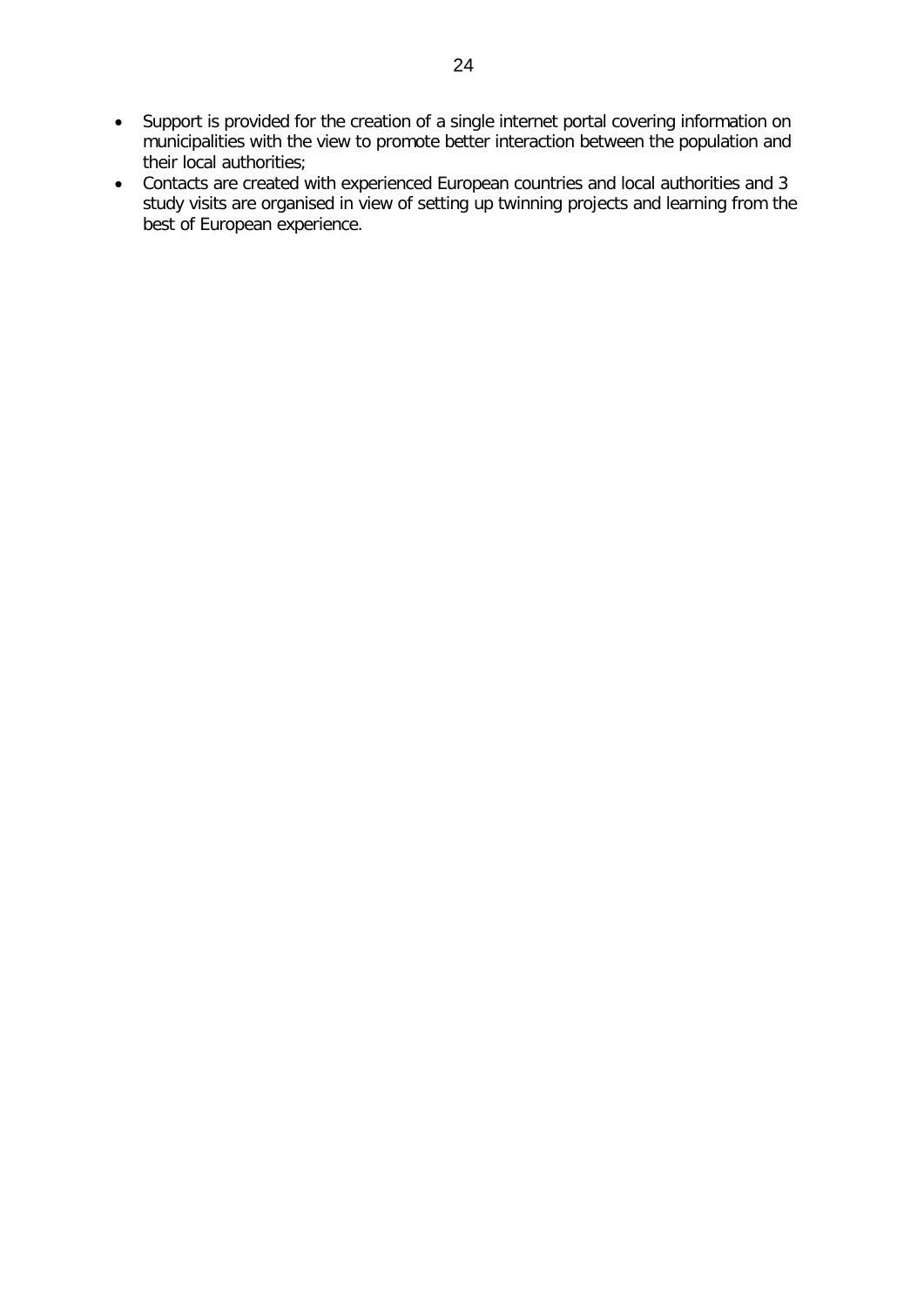# <span id="page-24-0"></span>**8. INVESTIGATION INTO, PROSECUTION OF, AND CO-OPERATION AGAINST CYBERCRIME**

### **Sector Overview and Priorities**

Azerbaijan is a Party to the Convention on Cybercrime (Budapest Convention) and participated in the CyberCrime@EAP project on cybercrime under the Eastern Partnership Facility. Since September 2012, the State Agency on Special Communication and Information Security and E-Security Centre of Azerbaijan was set up with the aim of evaluating and managing risks in the field of cybercrime, as well as ensuring nationwide readiness and awareness-raising.

#### Sources of justification

Convention on Cybercrime (ETS No. 185). Assessment by Cybercrime Convention Committee (T-CY). Assessment and recommendations from CyberCrime@EAP (Eastern Partnership).

### **Overall objective**

To strengthen the capacities of criminal justice authorities, relevant institutions, and stakeholders of Azerbaijan to co-operate effectively against cybercrime, in line with European and international standards and practice.

#### **Expected results**

- Azerbaijan has taken measures against cybercrime in line with the strategic priorities identified;
- Legislation is in line with the Budapest Convention;
- Enhanced capacity of criminal justice institutions to investigate, prosecute and adjudicate cybercrime and other offences involving electronic evidence, in line with Article 15 Budapest Convention (conditions and safeguards);The procedural powers of different agencies, including conditions and safeguards, are clarified;
- Assistance provided to improve the scientific-methodological basis for the forensic technical-computer expertise to investigate cybercrimes.

- Raise awareness among decision-makers about international policies and practices related to cybercrime and electronic evidence;
- Recommendations and legal advice are provided to ensure co-operation and information sharing and analysis among stakeholders;
- Develop training curricula for judges and law enforcement, with special regard to the handling and use of electronic evidence through elaboration and testing of training modules and policies;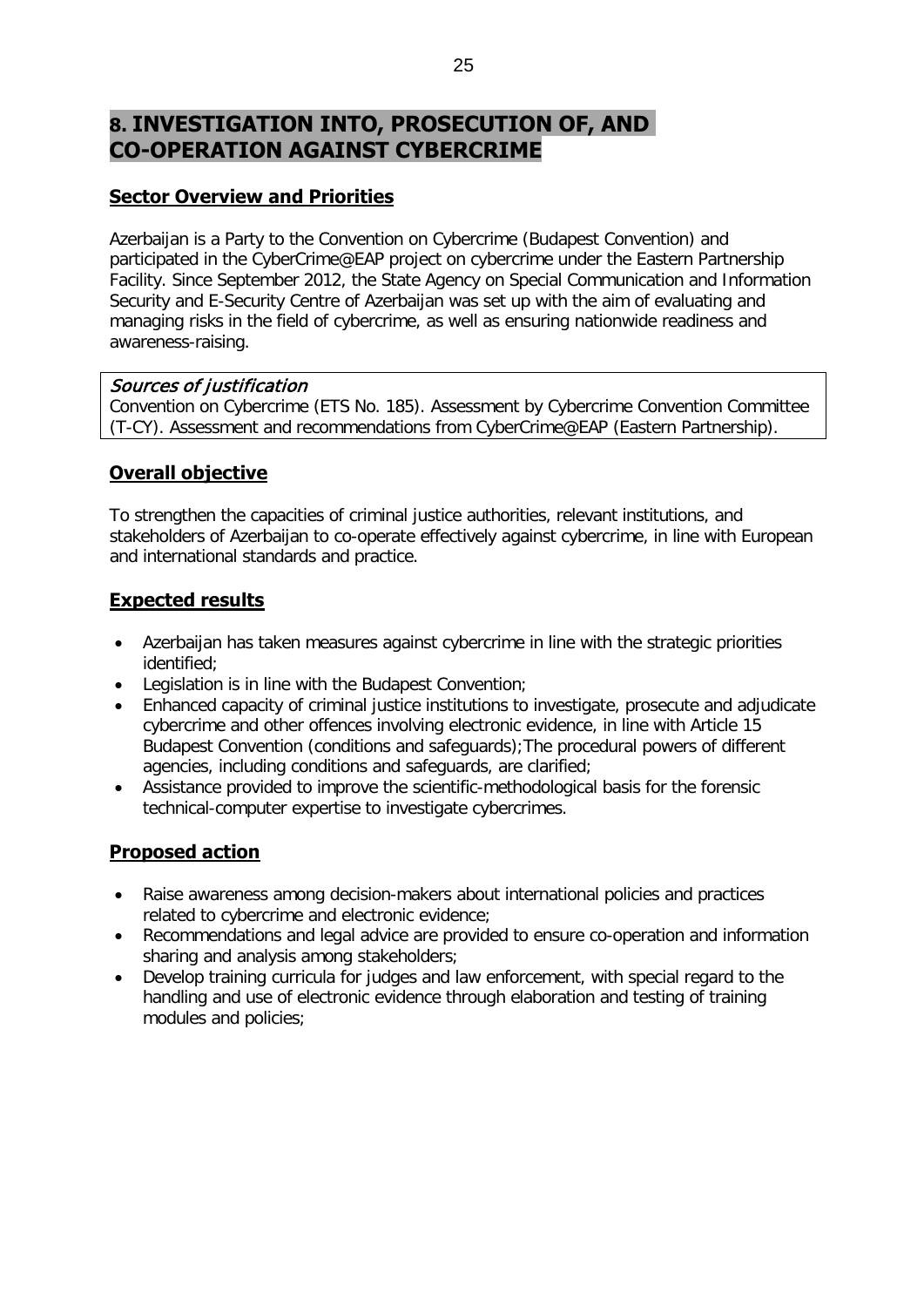• Training is organised for law enforcement and internet service providers on existing practices of co-operation in the investigation of cybercrime.

#### <span id="page-25-0"></span>**9. INTERCULTURAL DIALOGUE**

### <span id="page-25-1"></span>**9.1 World Forum on Intercultural Dialogue**

#### **Sector Overview and Priorities**

The 27 May 2011 decree of the President of Azerbaijan stipulates the organisation of the Baku World Forum on Intercultural Dialogue every two years. The first Baku World Forum took place in April 2011, under the patronage of the President of Azerbaijan and the second Baku World Forum took place on 29 May-1 June, 2013. The aim of the "Baku process" is to establish a platform in which today's challenges can be discussed in the spirit of intercultural dialogue and universal values. The Baku Process is understood as a process that comprises an open and respectful exchange of views between individuals and groups with different ethnic, cultural, religious and linguistic backgrounds and heritage, living on different continents, on the basis of mutual understanding and respect. The next Forum will be held in 2015.

### **Overall objective**

To use appropriate means to place cultural diversity and intercultural dialogue higher on the international agenda.

#### **Expected results**

- The Intercultural Co-operation Platform is launched;
- The Baku Global Think-Tank Group for Intercultural Dialogue as a research group of World Forum has been established;
- Establishing the International Centre of the World Forum on Intercultural Dialogue.

#### <span id="page-25-2"></span>**9.2 Human rights education and democratic youth participation**

#### **Sector Overview and Priorities**

The activity focuses on training and provision of educational resources in the Azerbaijani language for human-rights education and democratic youth participation within and through youth work and youth organisations.

#### Sources of justification

CM Resolution (2008) 23 on the youth policy of the Council of Europe, work priorities of the youth sector as fixed by the Joint Council on Youth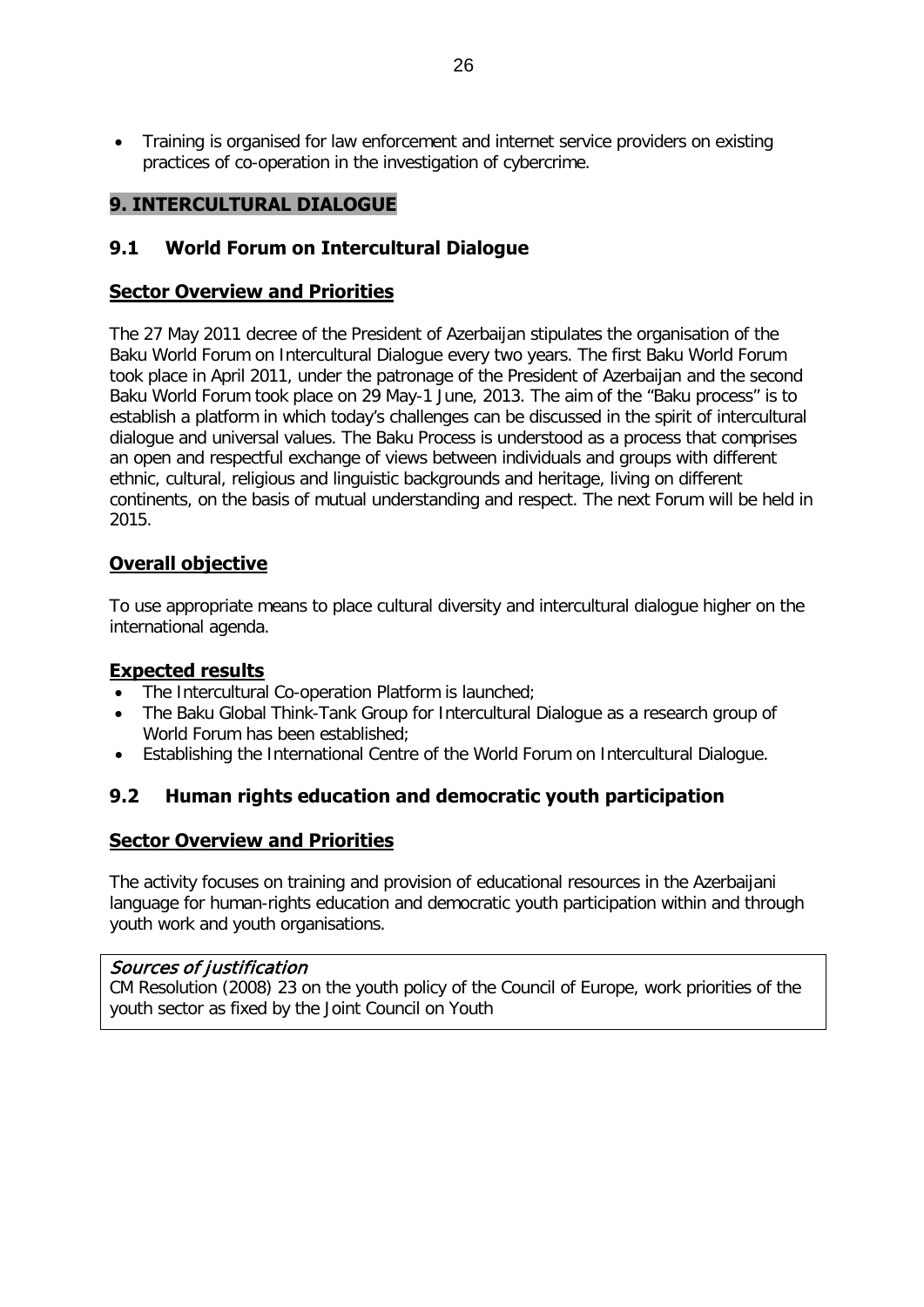### **Overall objective**

To develop and improve the practices of human rights education and youth participation within youth organisations of Azerbaijan and to contribute to the implementation of the Council of Europe's "Charter on Education for Democratic Citizenship and Human Rights Education" (CM/Rec (2010) 7) in the country.

### **Expected results**

- An informal network of trainers and multipliers for human rights education and youth participation has been created;
- Standards and methodologies for human rights education are developed and promoted in youth work and in non-formal education activities;
- The objectives and principles of the Council of Europe "Charter on Education for Democratic Citizenship and Human Rights Education" are promoted among educators and youth in Azerbaijan;
- Practitioners and activists for human rights education and youth participation in Azerbaijan are supported through educational resources in Azerbaijani and by closer relations with the Council of Europe and its partners in the youth field;
- Pilot projects and initiatives at local and regional levels are supported and evaluated through a long-term training course on democratic youth participation.

- To train 30 trainers and key multipliers on the basic principles and methodologies for human rights education and youth participation;
- To support the translation and dissemination of the Azerbaijani versions of the manuals "Have Your Say!" and "Compass – a manual for human rights education with young people";
- To develop human rights education with and for young people in Azerbaijan through closer co-operation between partners in formal and non-formal education sectors and between public and non-governmental organisations;
- To prepare the ground for sustainable development of human rights education and democratic youth participation in Azerbaijan.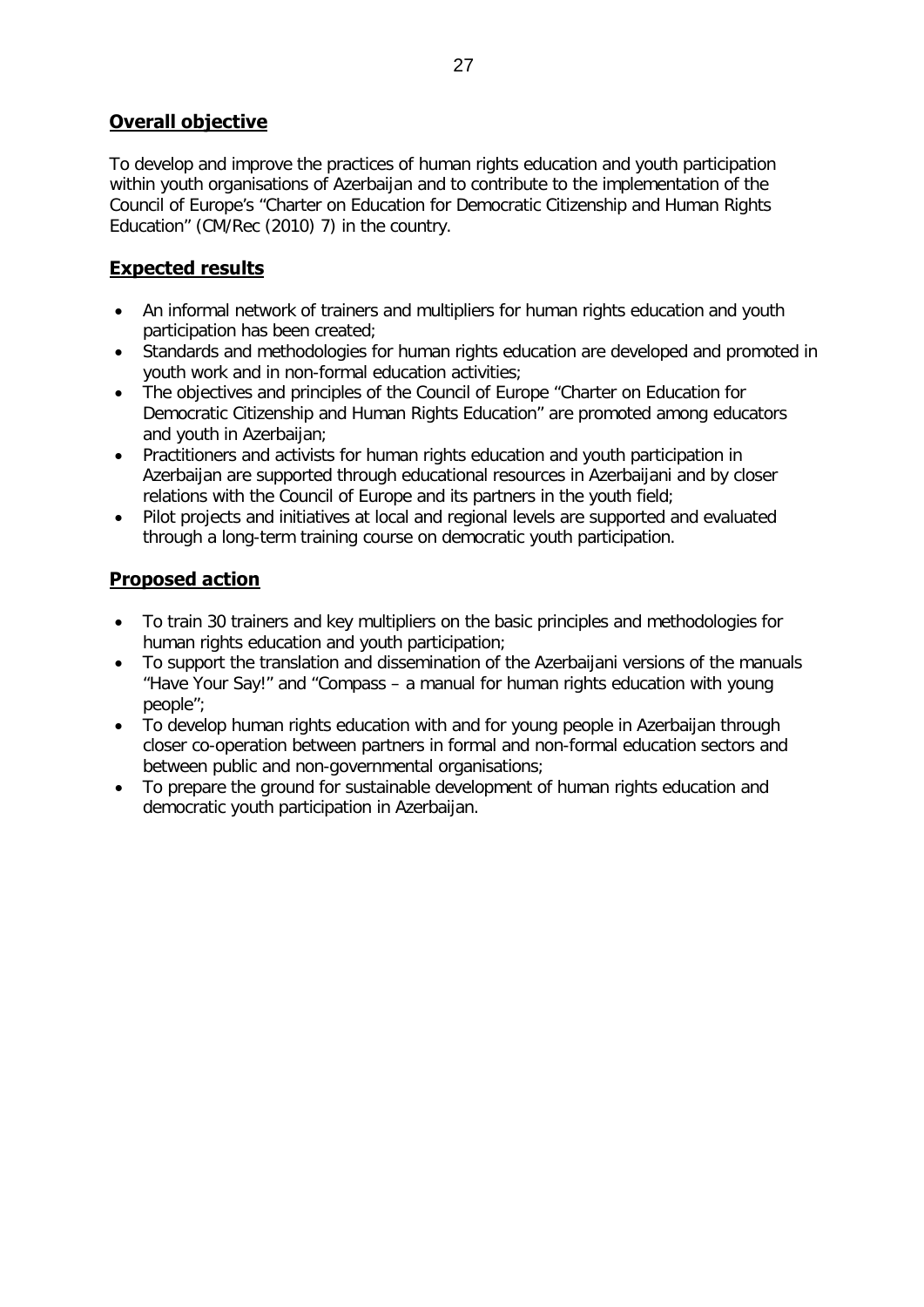# **Appendix: List of projects**

| <b>Project title</b>                                                                                                                                                                                                                                                                                              | <b>Duration</b>                                | Implementation<br>status | <b>Total cost</b> | <b>Funding</b><br>status<br>and<br>source | <b>Partners</b>                                                                                                                                                                  |  |
|-------------------------------------------------------------------------------------------------------------------------------------------------------------------------------------------------------------------------------------------------------------------------------------------------------------------|------------------------------------------------|--------------------------|-------------------|-------------------------------------------|----------------------------------------------------------------------------------------------------------------------------------------------------------------------------------|--|
| 1.<br><b>Freedom of assembly</b>                                                                                                                                                                                                                                                                                  |                                                |                          |                   |                                           |                                                                                                                                                                                  |  |
| Supporting implementation of the<br>assembly-related legislation and<br>practice in line with the Council of<br>Europe's standards<br>Strengthening the professionalism of<br>authorities,<br>law-enforcement agencies, judges and<br>prosecutors to effectively deal with<br>cases involving freedom of assembly | 36 months                                      | Proposed                 | 2 000 000 €       | Funding<br>required                       | Ministry of Internal Affairs, Ministry of Justice,<br>Office of the Prosecutor General, Presidential<br>Administration, Parliament, Supreme Court,<br>Office of Government Agent |  |
| Freedom of expression and association, media freedom<br>2.                                                                                                                                                                                                                                                        |                                                |                          |                   |                                           |                                                                                                                                                                                  |  |
| Supporting freedom of expression and<br>media freedom                                                                                                                                                                                                                                                             | 24 months                                      | Proposed                 | 1 750 000 €       | Funding<br>required                       | Ministry of Justice, Ministry of Information and<br>Communication Technology, Ministry of<br>Education, Ombudsman, journalists'<br>organisations and NGOs.                       |  |
| Supporting the development of<br>journalism teaching in Azerbaijan                                                                                                                                                                                                                                                | 18 months<br>(December<br>2012 to<br>May 2014) | Ongoing                  | 600 000 €         | Funding<br>secured                        | Baku Slavic and Baku State universities                                                                                                                                          |  |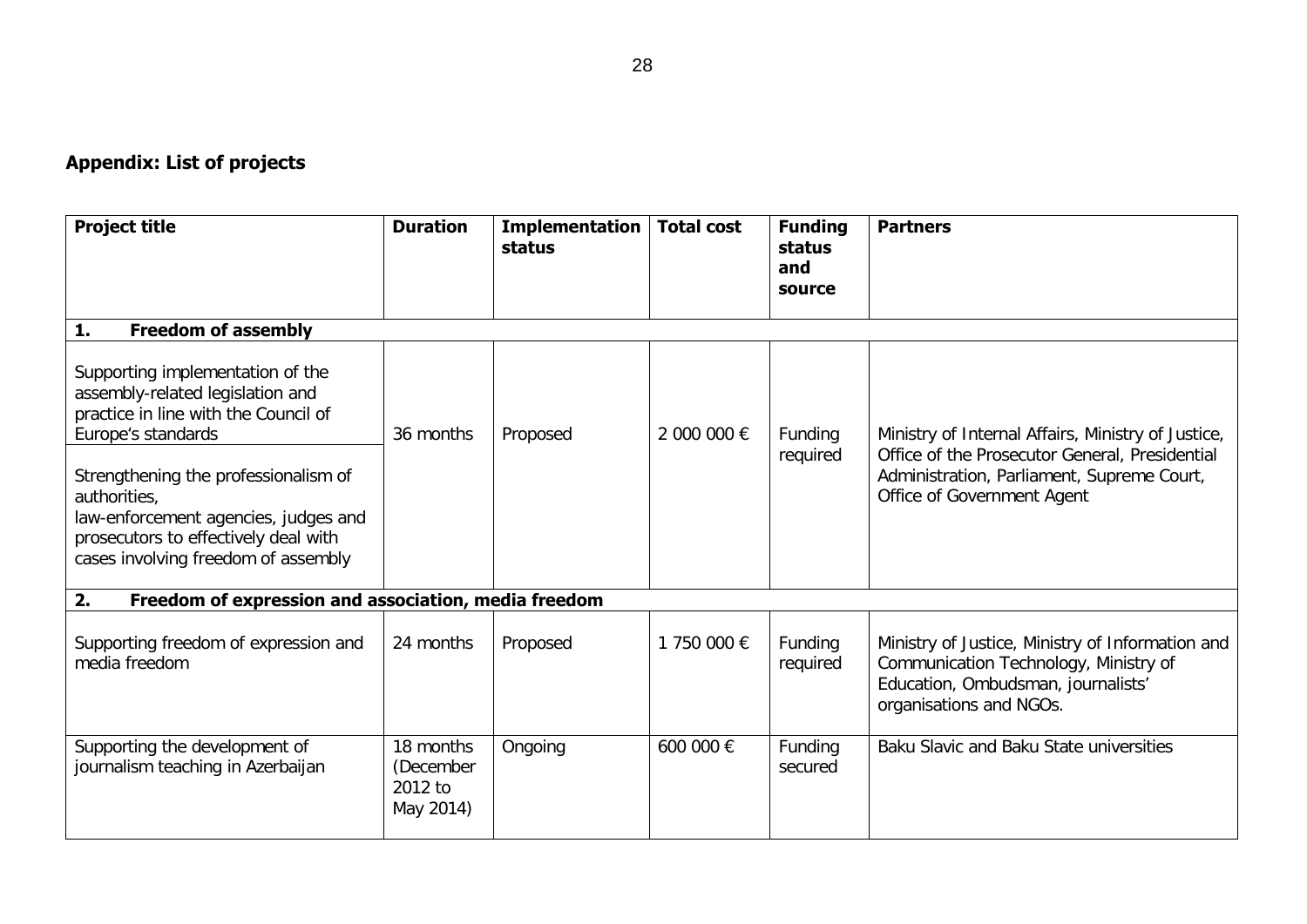| <b>Project title</b>                                                                                                                  | <b>Duration</b> | <b>Implementation</b><br>status | <b>Total cost</b> | <b>Funding</b><br>status<br>and<br>source | <b>Partners</b>                                                                                                                                                                                                                             |
|---------------------------------------------------------------------------------------------------------------------------------------|-----------------|---------------------------------|-------------------|-------------------------------------------|---------------------------------------------------------------------------------------------------------------------------------------------------------------------------------------------------------------------------------------------|
| Strengthening the regulatory<br>framework and operational capacities<br>for the effective enjoyment of the<br>freedom of association  | 24 months       | Proposed                        | 800 000 €         | Funding<br>required                       | Ministry of Internal Affairs, Ministry of Justice,<br>Office of the Prosecutor General,<br>Ombudsman, Presidential Administration,<br>Parliament, Supreme Court, Office of<br>Government Agent, Ombudsman, NGOs.                            |
| Civil society dialogue                                                                                                                | 24 months       | Proposed                        | 500 000 €         | Funding<br>required                       | NGOs and public authorities (legislative and<br>executive branches, public administration).                                                                                                                                                 |
| Good governance and the fight against corruption<br>3.                                                                                |                 |                                 |                   |                                           |                                                                                                                                                                                                                                             |
| Supporting authorities in drafting and<br>implementing anti-corruption policies in<br>line with GRECO and MONEYVAL<br>recommendations | 36 months       | Proposed                        | To be defined     | Funding<br>required                       | Presidential Administration's Commission on<br>Combating Corruption, Ministry of Justice,<br>Financial Monitoring Service, Parliament,<br>Prosecutor's Office, Ministry of<br>Communications and Information<br>Technologies, ASAN Service. |
| Supporting newly established ASAN<br>Service and e-government                                                                         | 24 months       | Proposed                        | To be defined     | Funding<br>required                       | Ministry of Communications and Information<br>Technologies, ASAN Service.                                                                                                                                                                   |
| Free and fair elections, functioning of political parties<br>4.                                                                       |                 |                                 |                   |                                           |                                                                                                                                                                                                                                             |
| <b>Electoral Assistance</b>                                                                                                           | 24 months       | Proposed                        | 500 000 €         | Funding<br>required                       | Central Election Commission (CEC), Precinct<br>Election Commissions, Supreme Court,<br>Constitutional Court, Constituency Election<br>Commissions, local NGOs.                                                                              |
| Strengthening monitoring of the media<br>coverage of election campaigns                                                               | 12 months       | Proposed                        | 160 000 €         | Funding<br>required                       | Central Election Commission (CEC), Precinct<br>Election Commissions, Supreme Court,<br>Constitutional Court, Constituency Election<br>Commissions, local NGOs.                                                                              |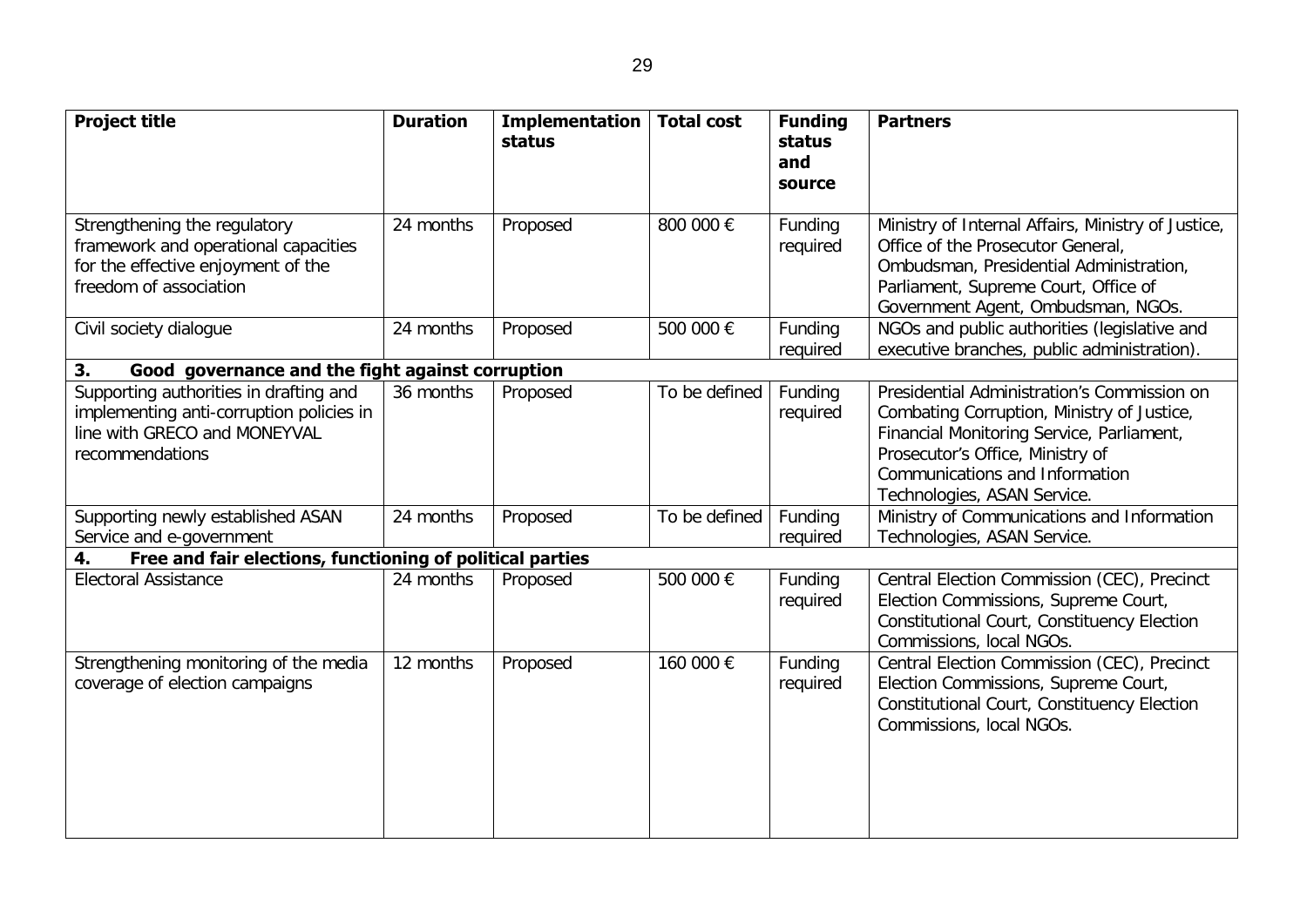| ٠                      | v            |
|------------------------|--------------|
| I<br>۰.<br>×<br>×<br>v | I<br>×<br>۰, |

| <b>Project title</b>                                                                                                 | <b>Duration</b> | <b>Implementation</b><br>status | <b>Total cost</b> | <b>Funding</b><br>status<br>and<br>source | <b>Partners</b>                                                                                                                                                                                         |  |
|----------------------------------------------------------------------------------------------------------------------|-----------------|---------------------------------|-------------------|-------------------------------------------|---------------------------------------------------------------------------------------------------------------------------------------------------------------------------------------------------------|--|
| Penitentiary System, pre-trial and administrative detention<br>5.                                                    |                 |                                 |                   |                                           |                                                                                                                                                                                                         |  |
| Fight against ill-treatment and impunity<br>in detention, provision of health care                                   | 30 months       | Proposed                        | 1 000 000 €       | Funding<br>required                       | Office of the Prosecutor General, Training<br>Centre for Prosecutors, Ministry of Justice,<br>Ministry of Interior, Judicial Legal Council,<br>Ombudsman, Ministry of Health.                           |  |
| Human rights based policing, non-<br>infliction of ill-treatment                                                     | 36 months       | Proposed                        | To be defined     | Funding<br>required                       | Ministry of Interior.                                                                                                                                                                                   |  |
| Prison anti-corruption measures                                                                                      | 24 months       | Proposed                        | To be defined     | Funding<br>required                       | Ministry of Justice and its Penitentiary Service.                                                                                                                                                       |  |
| Independence and efficiency of the judiciary<br>6.                                                                   |                 |                                 |                   |                                           |                                                                                                                                                                                                         |  |
| Independence, efficiency, transparency<br>and fairness of the judicial system                                        | 24 months       | Proposed                        | 1 500 000 €       | Funding<br>required                       | Judicial-Legal Council, the Supreme Court, the<br>Ministry of Justice, the Office of the Public<br>Prosecutor, the Justice Academy.                                                                     |  |
| Application of the European Convention<br>on Human Rights and the case-law of<br>the European Court of Human Rights  | 30 months       | Proposed                        | 1 500 000 €       | Funding<br>required                       | Ministry of Justice, Justice Academy, Judicial<br>Legal Council, Collegium of Advocates, Lawyer<br>Associations, Government Agent with the<br>Presidential Administration, the Constitutional<br>Court. |  |
| 7.<br><b>Local democracy</b>                                                                                         |                 |                                 |                   |                                           |                                                                                                                                                                                                         |  |
| Strengthening the framework governing<br>local self-government including the<br>financial capacity of municipalities | 36 months       | Proposed                        | 900 000 €         | Funding<br>required                       | Ministry of Justice, national association of<br>municipalities, local authorities, civil society.                                                                                                       |  |
| Increasing transparency and shaping<br>good practice of governance                                                   | 36 months       | Proposed                        | To be defined     | Funding<br>required                       | Ministry of Justice, national association of<br>municipalities, civil society.                                                                                                                          |  |